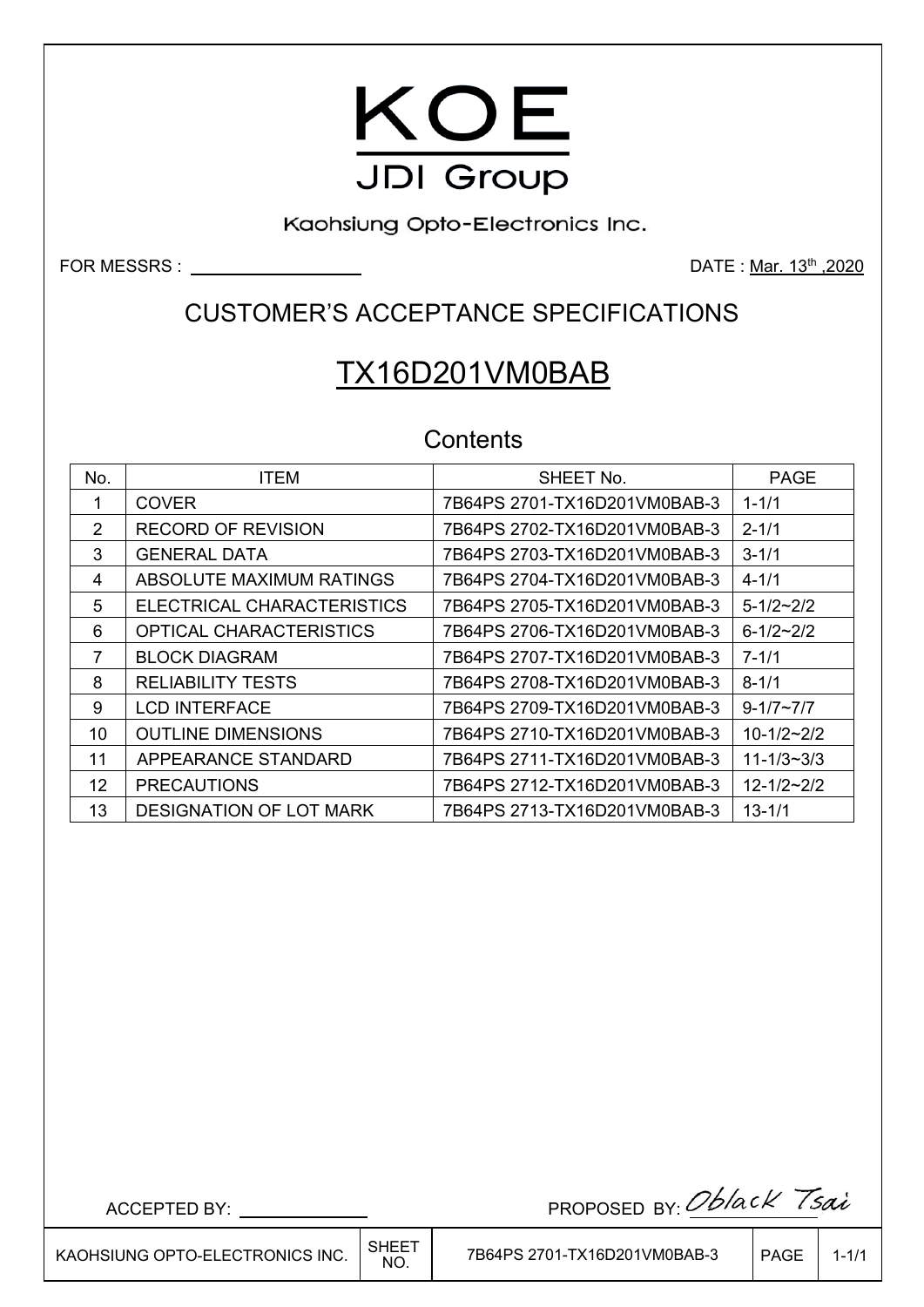|             | 2. RECORD OF REVISION                                         |                             |                                                                                        |      |           |
|-------------|---------------------------------------------------------------|-----------------------------|----------------------------------------------------------------------------------------|------|-----------|
| <b>DATE</b> | SHEET No.                                                     |                             | <b>SUMMARY</b>                                                                         |      |           |
| Oct.03,'19  | 7B64PS 2710-<br>TX16D201VM0BAB-2                              | 10. OUTLINE DIMENSIONS      | Added: the dimensions of mounting hole                                                 |      |           |
| Mar.13,'20  | Page 10-1/2<br>7B64PS 2703-<br>TX16D201VM0BAB-3<br>Page 3-1/1 | 3. GENERAL DATA<br>Revised: | Pixel Pitch: 0.126(W) mm x 0.126 (H) mm<br>Pixel Pitch: 0.12675(W) mm x 0.12675 (H) mm |      |           |
|             |                                                               |                             |                                                                                        |      |           |
|             | KAOHSIUNG OPTO-ELECTRONICS INC.                               | <b>SHEET</b><br>NO.         | 7B64PS 2702-TX16D201VM0BAB-3                                                           | PAGE | $2 - 1/1$ |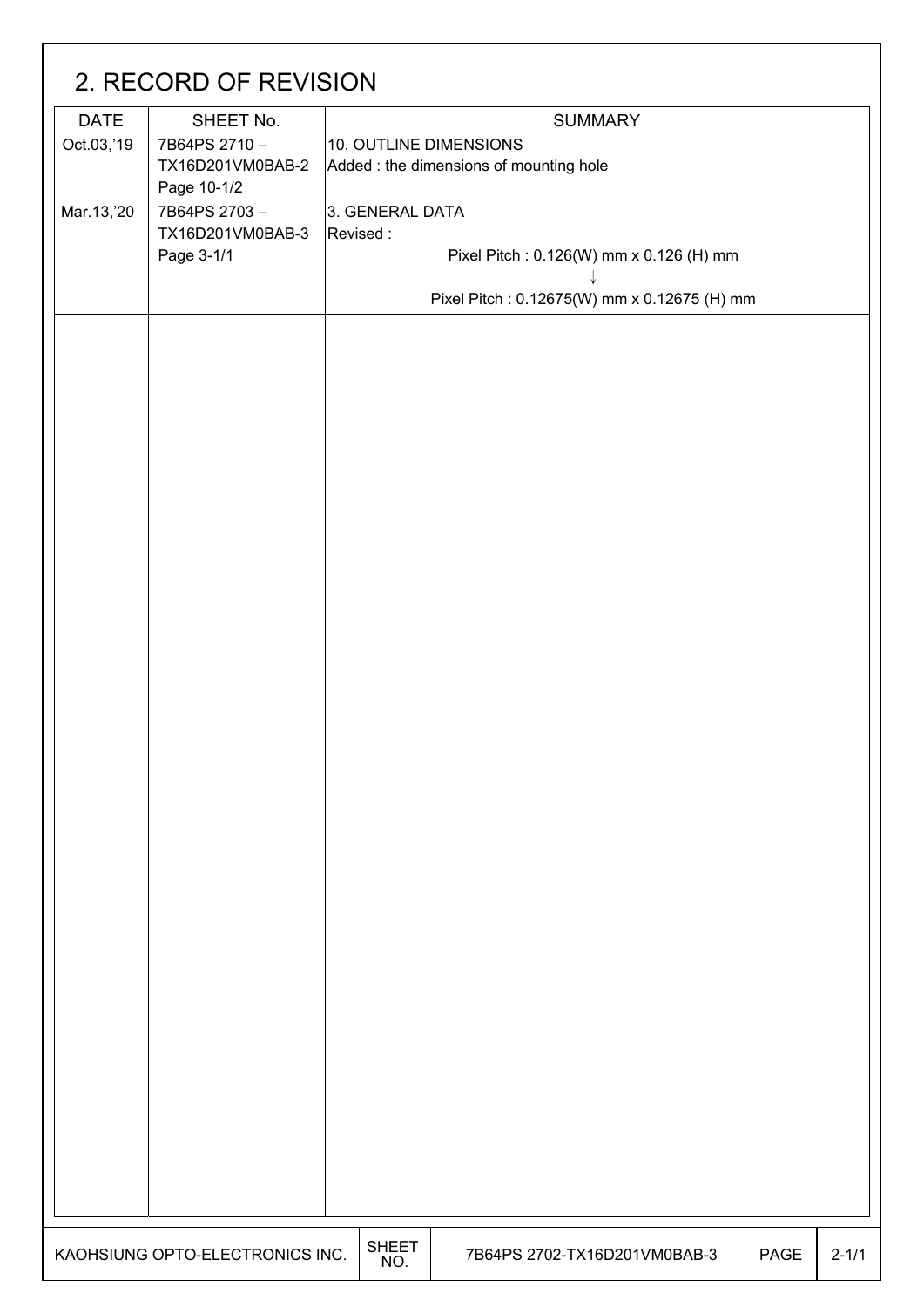# 3. GENERAL DATA

## 3.1 DISPLAY FEATURES

This module is a 6.4" XGA of 4:3 format LTPS TFT. The pixel format is vertical stripe and sub pixels are arranged as R (red), G (green), B (blue) sequentially. This display is RoHS compliant, COG (chip on glass) technology and LED backlight are applied on this display that made in Taiwan.

| Part Name                      | TX16D201VM0BAB                               |
|--------------------------------|----------------------------------------------|
| <b>Module Dimensions</b>       | 153.0(W) mm x 118.0(H) mm x 8.7 (D) mm typ.  |
| <b>LCD Active Area</b>         | 129.792(W) mm x 97.344(H) mm                 |
| <b>Pixel Pitch</b>             | $0.12675(W)$ mm x 0.12675 (H) mm             |
| Resolution                     | 1024 x 3(RGB)(W) x 768(H) dots               |
| <b>Color Pixel Arrangement</b> | R, G, B Vertical stripe                      |
| LCD Type                       | <b>LTPS TFT; Transmissive Normally Black</b> |
| <b>Top Polarizer Type</b>      | Glare Polarizer Film                         |
| Display Type                   | <b>Active Matrix</b>                         |
| Number of Colors               | 16.7M Colors (8-bit RGB)                     |
| <b>Backlight</b>               | Light Emitting Diode(LED)                    |
| Weight                         | 190g typ.                                    |
| Interface                      | LVDS; 20 pins                                |
| Power Supply Voltage           | 3.3V for LCD; 12V for Backlight              |
| <b>Power Consumption</b>       | 0.231 W for LCD; 4.56 W for Backlight        |
| <b>Viewing Direction</b>       | Super Wide Version (In-Plane Switching)      |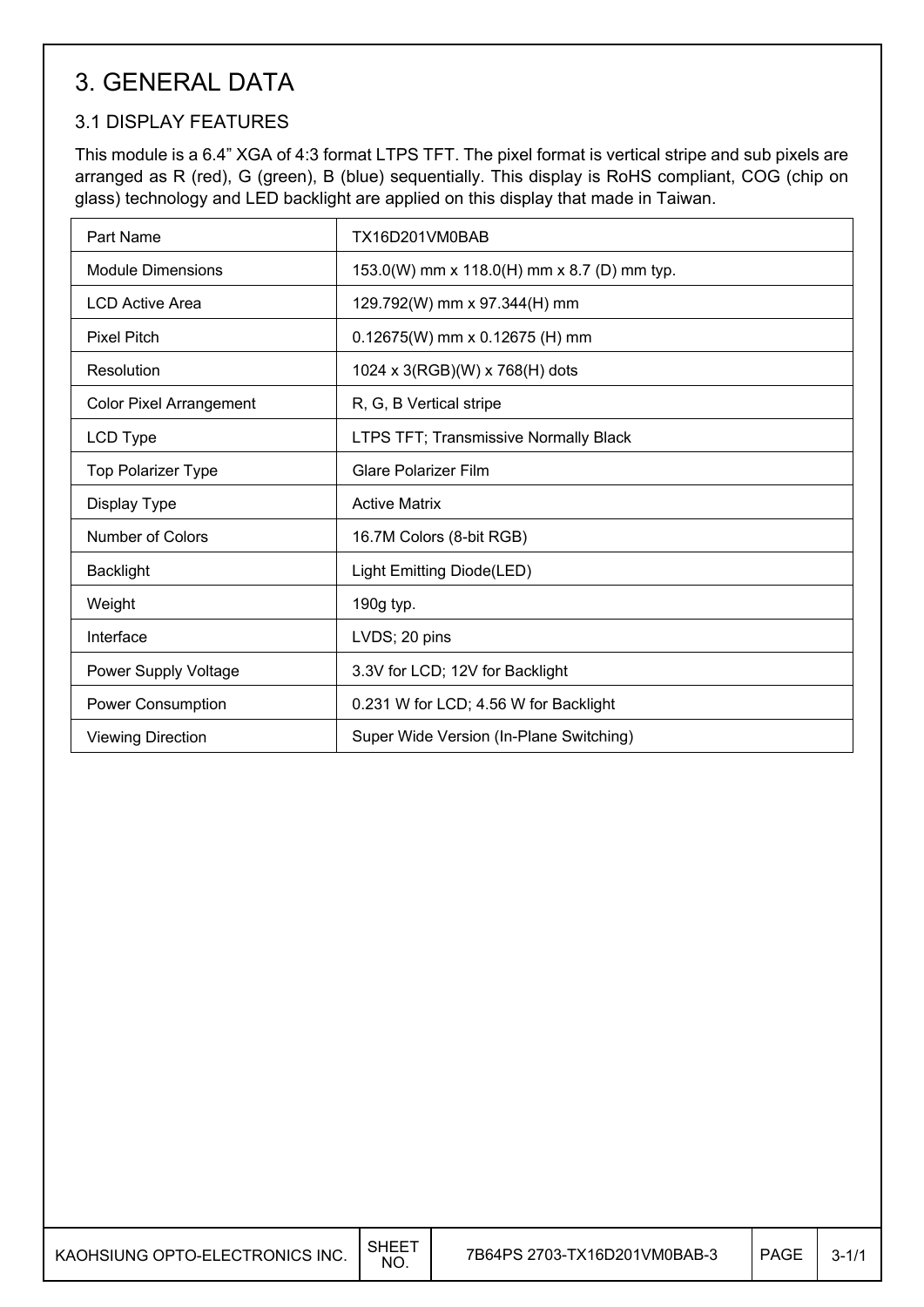# 4. ABSOLUTE MAXIMUM RATINGS

 $\overline{\phantom{a}}$ 

 $\overline{\phantom{a}}$ 

| Item                           | Symbol          | Min.   | Max.            | Unit        | Remarks        |
|--------------------------------|-----------------|--------|-----------------|-------------|----------------|
| <b>Supply Voltage</b>          | V <sub>DD</sub> | $-0.3$ | 4.5             | $\vee$      | $\blacksquare$ |
| Input Voltage of Logic         |                 | $-0.3$ | V <sub>DD</sub> |             | Note 1         |
| <b>Operating Temperature</b>   | Top             | $-30$  | 80              | $\degree$ C | Note 2         |
| <b>Storage Temperature</b>     | Tst             | $-30$  | 80              | $\degree$ C | Note 2         |
| <b>Backlight Input Voltage</b> | Vı              |        | 15              |             |                |

### 4.1 ENVIRONMENTAL ABSOLUTE MAXIMUM RATINGS

Note 1: The rating is defined for the signal voltages of the interface such as CLK and pixel data pairs.

- Note 2: The maximum rating is defined as above based on the panel surface temperature, which might be different from ambient temperature after assembling the panel into the application. Moreover, some temperature-related phenomenon as below needed to be noticed:
	- Background color, contrast and response time would be different in temperatures other than  $25^{\circ}$ C.
	- Operating under high temperature will shorten LED lifetime.

| KAOHSIUNG OPTO-ELECTRONICS INC. | SHEE<br>NO. | 7B64PS 2704-TX16D201VM0BAB-3 | <b>PAGE</b> | $4 - 1/1$ |
|---------------------------------|-------------|------------------------------|-------------|-----------|
|---------------------------------|-------------|------------------------------|-------------|-----------|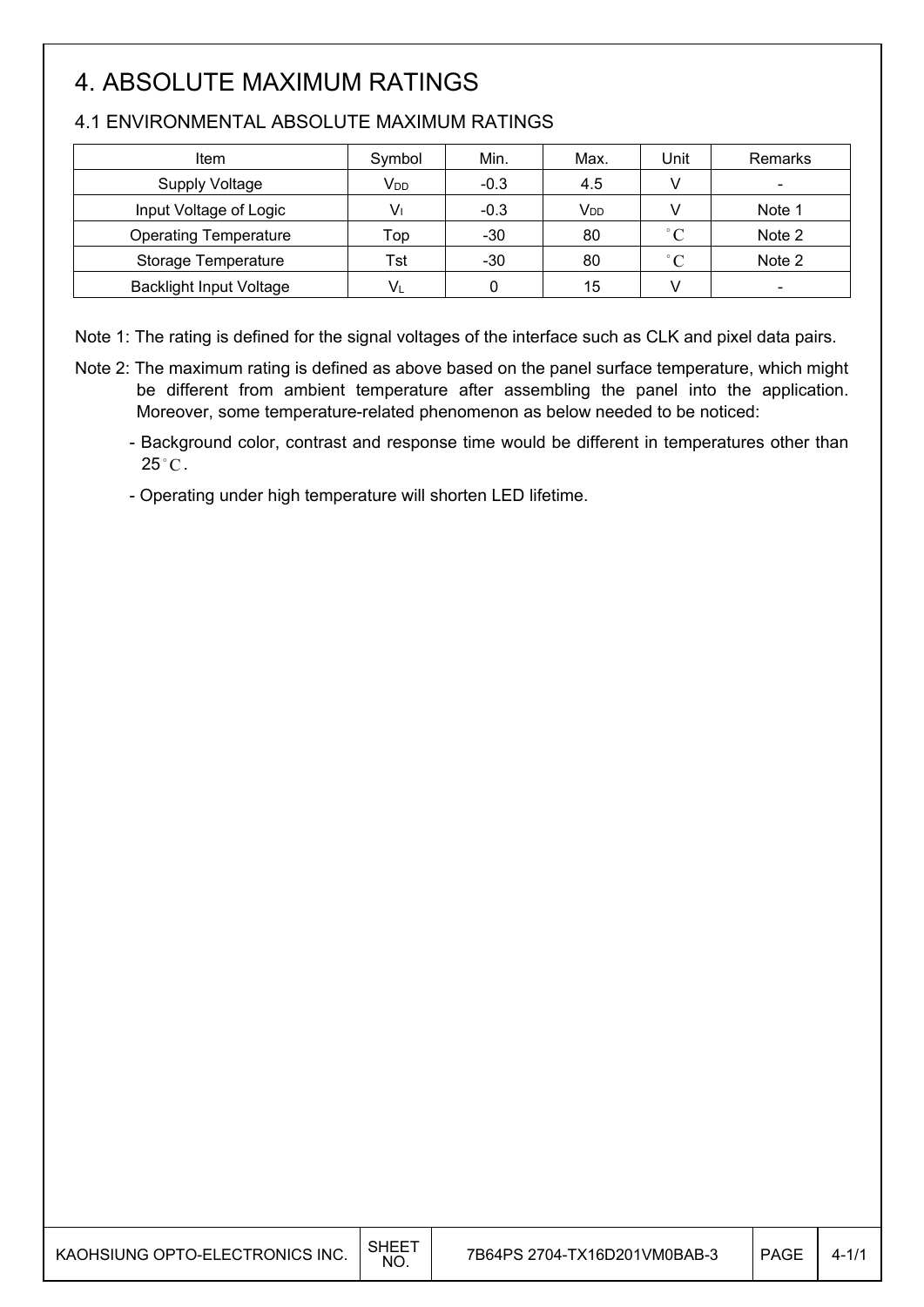# 5. ELECTRICAL CHARACTERISTICS

## 5.1 LCD CHARACTERISTICS

|  |  | $T_a = 25$ °C, Vss = 0V |  |  |  |
|--|--|-------------------------|--|--|--|
|--|--|-------------------------|--|--|--|

| Item                                          | Symbol                   | Condition       | Min.               | Typ.           | Max.                  | Unit       | <b>Remarks</b>           |
|-----------------------------------------------|--------------------------|-----------------|--------------------|----------------|-----------------------|------------|--------------------------|
| Power Supply Voltage                          | V <sub>DD</sub>          | $\blacksquare$  | 3.0                | 3.3            | 3.6                   | ٧          | $\blacksquare$           |
| Differential Input                            |                          | "H" level       | 0.7V <sub>DD</sub> | $\blacksquare$ | <b>V<sub>DD</sub></b> |            | Note 1                   |
| Voltage for LVDS<br><b>Receiver Threshold</b> | $V_{1}$                  | "L" level       | <b>Vss</b>         | $\blacksquare$ | 0.3V <sub>DD</sub>    | mV         |                          |
| Power Supply Current                          | $I_{DD}$                 | $V_{DD} = 3.3V$ | -                  | 70             | 90                    | mA         | Note 2                   |
| Frame Frequency                               | <i>f<sub>Frame</sub></i> | $\blacksquare$  | 55                 | 60             | 65                    | Hz         | $\overline{\phantom{a}}$ |
| <b>CLK Frequency</b>                          | $f_{\textit{CLK}}$       | $\blacksquare$  | 51                 | 56.3           | 66                    | <b>MHz</b> | ۰                        |
|                                               |                          | "H" level       | 2.1                | ۰              | 3.6                   |            |                          |
| Input Voltage of Logic                        | V <sub>1</sub>           | "L" level       | $\mathbf{0}$       | ۰              | 0.5                   | V          | -                        |

Note 1: VCM 1.2V is common mode voltage of LVDS transmitter and receiver. The input terminal of LVDS transmitter is terminated with 100Ω.



Note 2: An all white check pattern is used when measuring I<sub>DD</sub>. *fFrame* is set to 60 Hz. Moreover, 0.5A fuse is applied in the module for  $I_{DD}$ . For display activation and protection purpose, power supply is recommended larger than 1.25A to start the display and break fuse once any short circuit occurred.

| KAOHSIUNG OPTO-ELECTRONICS INC. | <b>SHEET</b><br><b>NO</b> | 7B64PS 2705-TX16D201VM0BAB-3 | PAGE | $5 - 1/2$ |
|---------------------------------|---------------------------|------------------------------|------|-----------|
|---------------------------------|---------------------------|------------------------------|------|-----------|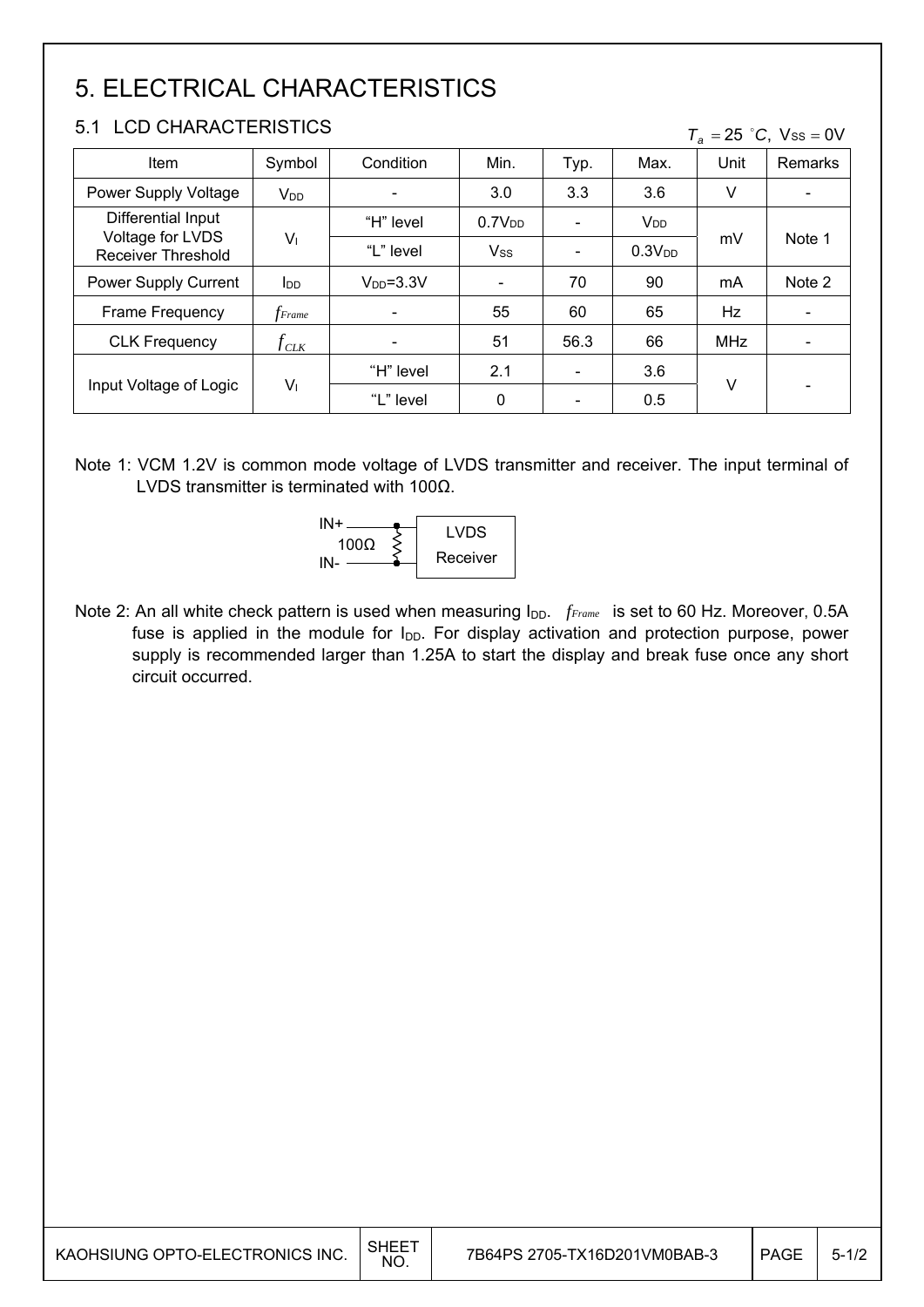| 5.2 BACKLIGHT CHARACTERISTICS<br>$T_a = 25$ °C |        |                    |      |      |      |      |         |  |  |
|------------------------------------------------|--------|--------------------|------|------|------|------|---------|--|--|
| Item                                           | Symbol | Condition          | Min. | Typ. | Max. | Unit | Remarks |  |  |
| <b>LED Input Voltage</b>                       | VL     |                    | 10.8 | 12.0 | 13.2 |      | Note1   |  |  |
| <b>LED Forward Current</b>                     |        | 0% duty            | 350  | 380  | 420  |      |         |  |  |
| ΙL<br>(Dim Control)                            |        | 100% duty          |      | 10   |      | mA   | Note 2  |  |  |
| LED lifetime                                   |        | $I_{LED} = 380$ mA |      | 70K  | ۰    | hrs  | Note 3  |  |  |

Note 1: As Fig. 5.1 shown, LED current is constant, 380 mA, controlled by the LED driver when applying 12V.

Note 2: Dimming function can be obtained by applying PWM signal from the display interface DIM (No.6pin) of CN2. The recommended PWM signal is 200Hz ~ 1K Hz with 3.3V amplitude.

Note 3: The estimated lifetime is specified as the time to reduce 50% brightness by applying 380 mA at  $25^{\circ}$ C.



|--|--|

| KAOHSIUNG OPTO-ELECTRONICS INC. | <b>SHEE</b><br><b>NO</b> |  | <b>PAGE</b> | $5 - 2/2$ |
|---------------------------------|--------------------------|--|-------------|-----------|
|---------------------------------|--------------------------|--|-------------|-----------|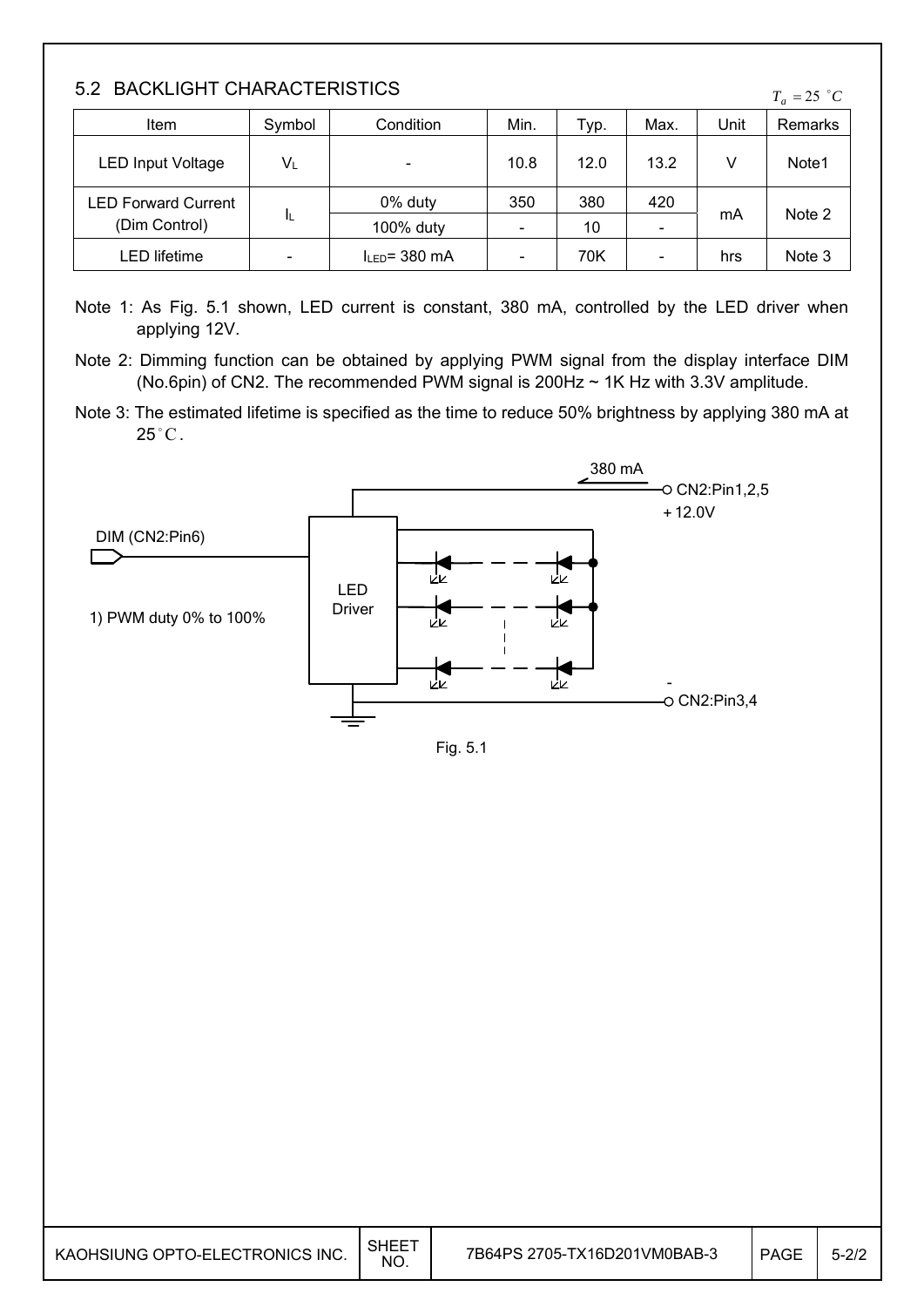# 6. OPTICAL CHARACTERISTICS

The optical characteristics are measured based on the conditions as below:

- Supplying the signals and voltages defined in the section of electrical characteristics.
- The backlight unit needs to be turned on for 30 minutes.
- The ambient temperature is  $25^{\circ}$ C.
- In the dark room less than 100lx, the equipment has been set for the measurements as shown in Fig 6.1.  $T = 25$  <sup>o</sup>C,  $f_E = 60$  Hz, V<sub>DD</sub> = 3.3V

|                              |       |             |                                          |      |      |                          |                              | $ -$ , $       -$ |
|------------------------------|-------|-------------|------------------------------------------|------|------|--------------------------|------------------------------|-------------------|
| Item                         |       | Symbol      | Condition                                | Min. | Typ. | Max.                     | Unit                         | Remarks           |
| <b>Brightness of White</b>   |       |             |                                          | 1100 | 1400 | $\overline{\phantom{0}}$ | $\text{cd/m}^2$              | Note 1            |
| <b>Brightness Uniformity</b> |       |             | $\phi = 0^{\circ}, \theta = 0^{\circ}$ , | 75   |      |                          | $\%$                         | Note 2            |
| <b>Contrast Ratio</b>        |       | CR          | $I_{LED} = 380$ mA                       | 400  | 800  | $\overline{\phantom{0}}$ | $\blacksquare$               | Note 4            |
| Response Time                |       | $T_r + T_f$ | $\phi = 0^{\circ}, \theta = 0^{\circ}$   |      | 30   | $\blacksquare$           | ms                           | Note 5            |
| <b>NTSC Ratio</b>            |       |             | $\phi = 0^\circ$ , $\theta = 0^\circ$    |      | 60   |                          | %                            | $\blacksquare$    |
|                              |       | $\theta$ x  | $\phi = 0^\circ$ , CR $\geq 10$          | 70   | 85   | -                        |                              |                   |
|                              |       | $\theta x'$ | $\phi = 180^\circ$ , CR $\geq 10$        | 70   | 85   |                          |                              |                   |
| <b>Viewing Angle</b>         |       | $\theta$ y  | $\phi = 90^\circ$ , CR $\geq 10$         | 70   | 85   | -                        | Degree                       | Note 6            |
|                              |       |             | $\phi = 270^\circ$ , CR $\geq 10$        | 70   | 85   |                          |                              |                   |
|                              |       | X           |                                          | 0.57 | 0.62 | 0.67                     | $\qquad \qquad \blacksquare$ | Note 7            |
|                              | Red   | Y           |                                          | 0.28 | 0.33 | 0.38                     |                              |                   |
|                              |       | X           |                                          | 0.27 | 0.32 | 0.37                     |                              |                   |
| Color                        | Green | Y           |                                          | 0.53 | 0.58 | 0.63                     |                              |                   |
| Chromaticity                 |       | X           | $\phi = 0^{\circ}, \theta = 0^{\circ}$   | 0.11 | 0.16 | 0.21                     |                              |                   |
|                              | Blue  | Y           |                                          | 0.03 | 0.08 | 0.13                     |                              |                   |
|                              | White | X           |                                          | 0.26 | 0.31 | 0.36                     |                              |                   |
|                              |       | Y           |                                          | 0.28 | 0.33 | 0.38                     |                              |                   |

Note 1: The brightness is measured from the panel center point, P5 in Fig. 6.2, for the typical value.

Note 2: The brightness uniformity is calculated by the equation as below:

Brightness uniformity  $=\frac{1000 \text{ m}}{1000 \text{ m}} \times 100\%$ Max.Brightness Brightness uniformity =  $\frac{\text{Min.~Brightness}}{\text{max.~A}} \times$ 

, which is based on the brightness values of the 9 points measured by BM-5 as shown in Fig. 6.2.

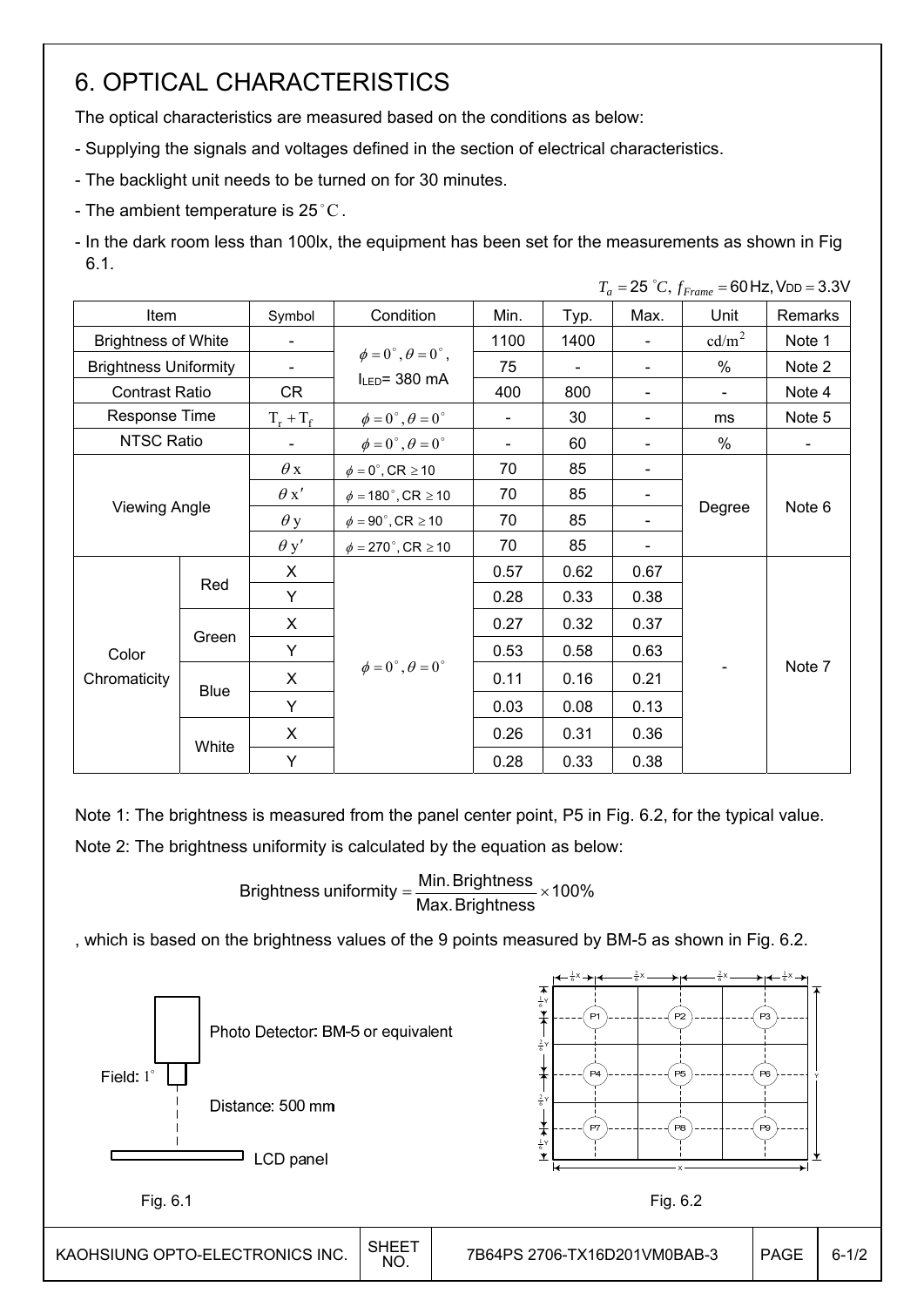Note 3: Continuously operating the test pattern (see below chess pattern Fig.6.3) on display for 2 hours at 25℃ then switch to completely white pattern, the previous test pattern shall disappear within 2 seconds.



Fig.6.3

Note 4: The Contrast Ratio is measured from the center point of the panel, P5, and defined as the following equation:

> Brightness of Black  $CR =$ Brightness of White

Note 5: The definition of response time is shown in Fig. 6.4. The rising time is the period from 10% brightness to 90% brightness when the data is from black to white. Oppositely, Falling time is the period from 90% brightness falling to 10% brightness.



Fig.6.4

Note 6: The definition of viewing angle is shown in Fig. 6.5. Angle  $\phi$  is used to represent viewing directions, for instance,  $\phi = 270^{\circ}$  means 6 o'clock, and  $\phi = 0^{\circ}$  means 3 o'clock. Moreover, angle  $\theta$  is used to represent viewing angles from axis Z toward plane XY.

 The display is super wide viewing angle version, so that the best optical performance can be obtained from every viewing direction.





Note 7: The color chromaticity is measured from the center point of the panel, P5, as shown in Fig. 6.2.

| KAOHSIUNG OPTO-ELECTRONICS INC. | <b>SHEET</b><br>NO. | 7B64PS 2706-TX16D201VM0BAB-3 | PAGE | $6 - 2/2$ |
|---------------------------------|---------------------|------------------------------|------|-----------|
|---------------------------------|---------------------|------------------------------|------|-----------|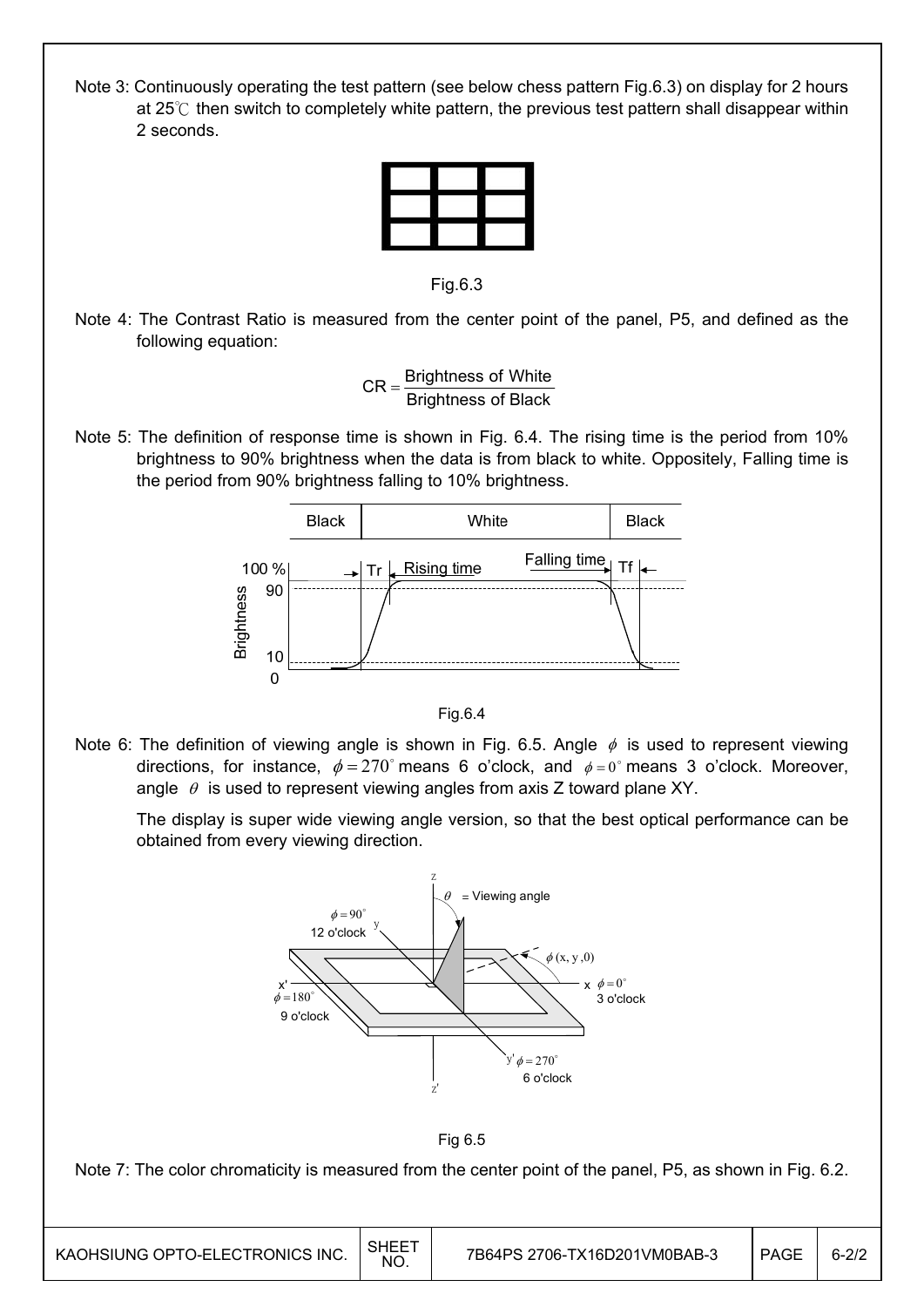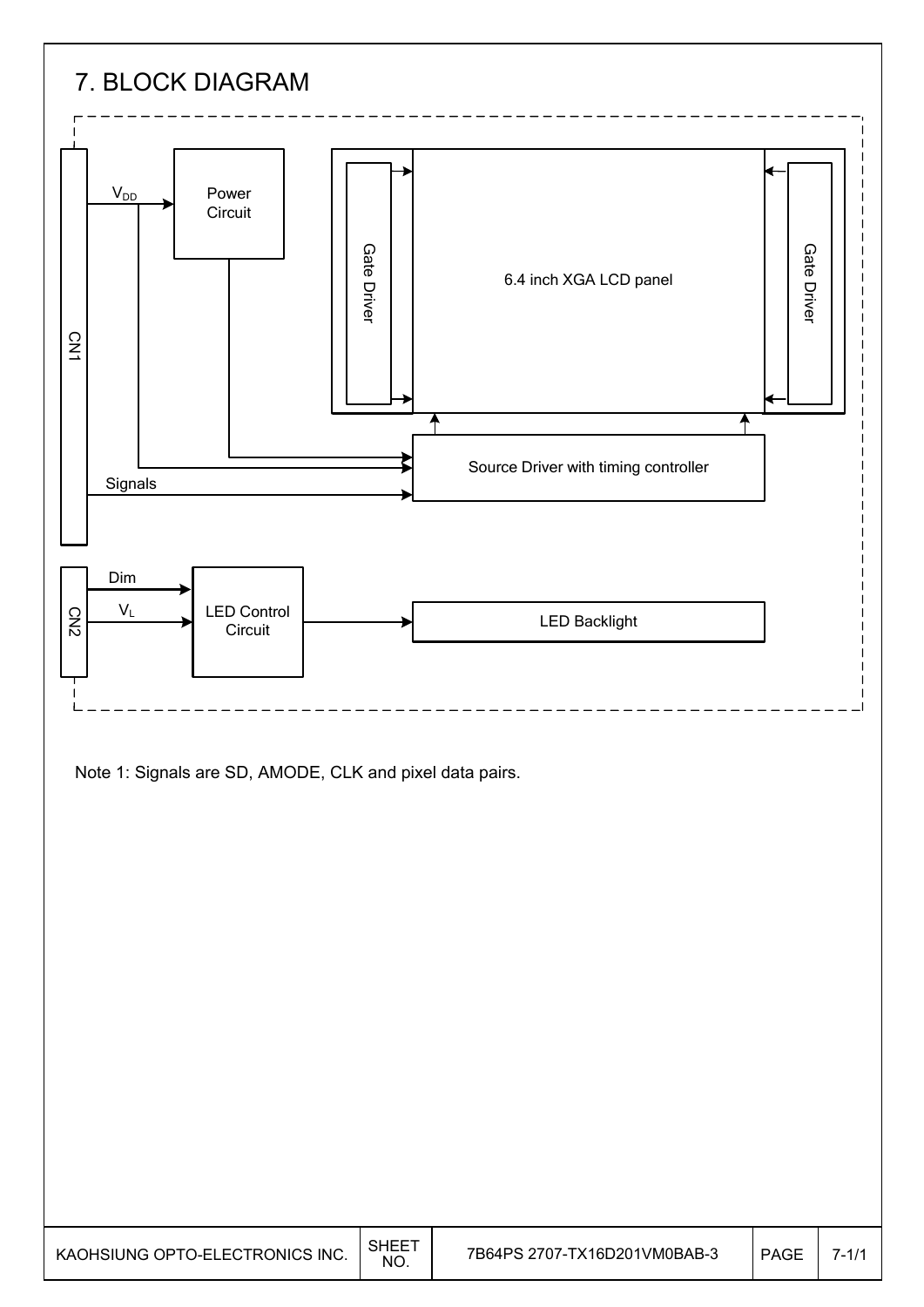# 8. RELIABILITY TESTS

| <b>Test Item</b>                                                                                                 | Condition                                                                                                                                |                                                            |  |
|------------------------------------------------------------------------------------------------------------------|------------------------------------------------------------------------------------------------------------------------------------------|------------------------------------------------------------|--|
| <b>High Temperature</b>                                                                                          | 1) Operating<br>2) 80 $^{\circ}$ C                                                                                                       | 240 hrs                                                    |  |
| Low Temperature                                                                                                  | 1) Operating<br>2) -30 $^{\circ}$ C                                                                                                      | 240 hrs                                                    |  |
| <b>High Temperature</b>                                                                                          | 1) Storage<br>2) 80 $^{\circ}$ C                                                                                                         | 240 hrs                                                    |  |
| Low Temperature                                                                                                  | 1) Storage<br>2) -30 $^{\circ}$ C                                                                                                        | 240 hrs                                                    |  |
| <b>Heat Cycle</b>                                                                                                | 1) Operating<br>2) $-20$ °C $-70$ °C<br>3) 3hrs~1hr~3hrs                                                                                 | 240 hrs                                                    |  |
| <b>Thermal Shock</b>                                                                                             | 1) Non-Operating<br>2) -35 $^{\circ}$ C $\leftrightarrow$ 85 $^{\circ}$ C<br>3) 0.5 hr ↔ 0.5 hr                                          |                                                            |  |
| High Temperature &<br>Humidity                                                                                   | 1) Operating<br>2) 40 °C & 85%RH<br>3) Without condensation                                                                              | 240 hrs<br>(Note 3)                                        |  |
| Vibration                                                                                                        | 1) Non-Operating<br>2) 20~200 Hz<br>3) 2G<br>4) X, Y, and Z directions                                                                   |                                                            |  |
| 1) Non-Operating<br>2) 10 ms<br><b>Mechanical Shock</b><br>3) 50G<br>4) $\pm X$ , $\pm Y$ and $\pm Z$ directions |                                                                                                                                          | Once for each direction                                    |  |
| <b>ESD</b>                                                                                                       | 1) Operating<br>2) Tip: 150 pF, 330 $\Omega$<br>3) Air discharge for glass: $\pm$ 8KV<br>4) Contact discharge for metal frame: $\pm$ 8KV | 1) Glass: 9 points<br>2) Metal frame: 8 points<br>(Note 4) |  |

Note 1: Display functionalities are inspected under the conditions defined in the specification after the reliability tests.

- Note 2: The display is not guaranteed for use in corrosive gas environments.
- Note 3: Under the condition of high temperature & humidity, if the temperature is higher than 40 °C, the humidity needs to be reduced as Fig. 8.1 shown.
- Note 4: All pins of LCD interface (CN1) have been tested by  $\pm$  100V contact discharge of ESD under non-operating condition.

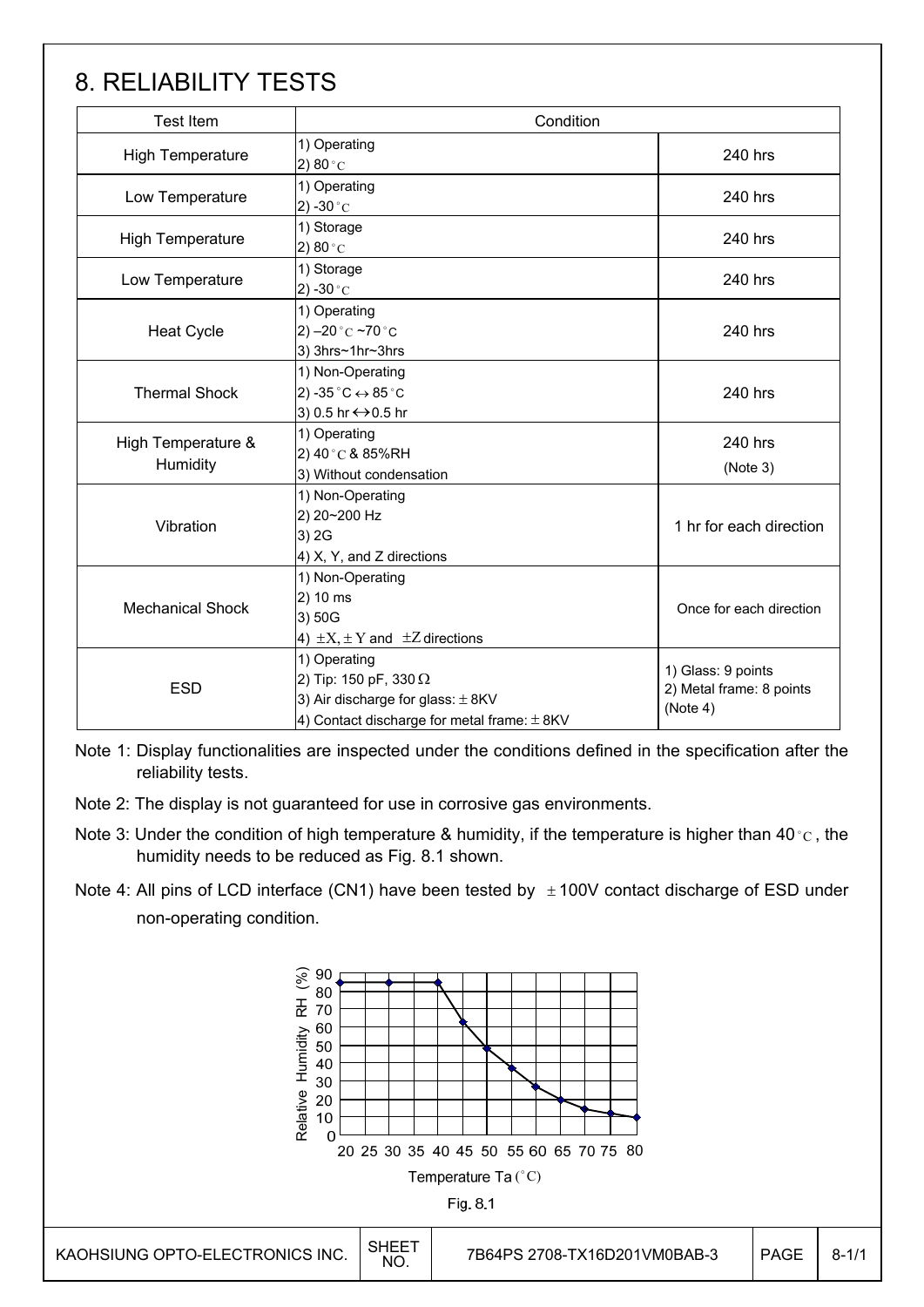# 9. LCD INTERFACE

# 9.1 INTERFACE PIN CONNECTIONS

The display interface connector (CN1) is DF14H-20P-1.25H made by HIROSE and pin assignment is as below:

| Pin No.                 | Symbol          | Signal                 | Pin No. | Symbol       | Signal                          |  |
|-------------------------|-----------------|------------------------|---------|--------------|---------------------------------|--|
|                         | V <sub>DD</sub> |                        | 11      | $IN2-$       |                                 |  |
| 2                       | V <sub>DD</sub> | Power Supply for Logic | 12      | $IN2+$       | Pixel Data                      |  |
| 3                       | $V_{SS}$        |                        | 13      | $V_{SS}$     | <b>GND</b>                      |  |
| $\overline{\mathbf{4}}$ | Vss             | <b>GND</b>             | 14      | CLK IN-      | <b>Pixel Clock</b>              |  |
| 5                       | INO-            | <b>Pixel Data</b>      | 15      | CLK IN+      |                                 |  |
| 6                       | $INO+$          |                        | 16      | $V_{SS}$     | <b>GND</b>                      |  |
| 7                       | <b>Vss</b>      | <b>GND</b>             | 17      | $IN3-$       |                                 |  |
| 8                       | $IN1-$          |                        | 18      | $IN3+$       | <b>Pixel Data</b>               |  |
| 9                       | $IN1+$          | <b>Pixel Data</b>      | 19      | <b>SD</b>    | Scan Direction Control (Note 2) |  |
| 10                      | $V_{SS}$        | <b>GND</b>             | 20      | <b>AMODE</b> | Open / L:JEIDA, H:VESA          |  |

Note 1: IN n- and IN n+ (n=0, 1, 2, 3), CLK IN- and CLK IN+ should be wired by twist-pairs or side-by-side FPC patterns, respectively.

Note 2: Scan direction is available to be switched as below.





SD: H SD: L or open

The backlight connector (CN2) is SM06B-SHLS-TF, and pin assignment is as below:

| Pin No. | Signal     | Signal             |
|---------|------------|--------------------|
|         | VLED       | 12VDC              |
|         | VLED       | 12VDC              |
|         | <b>GND</b> | Ground             |
|         | <b>GND</b> | Ground             |
| 5       | VLED       | 12VDC              |
| 6       | <b>DIM</b> | 3.3V @200Hz~1000Hz |

Note 3: The relationship of brightness and Dim control are shown as below.



 $\overline{a}$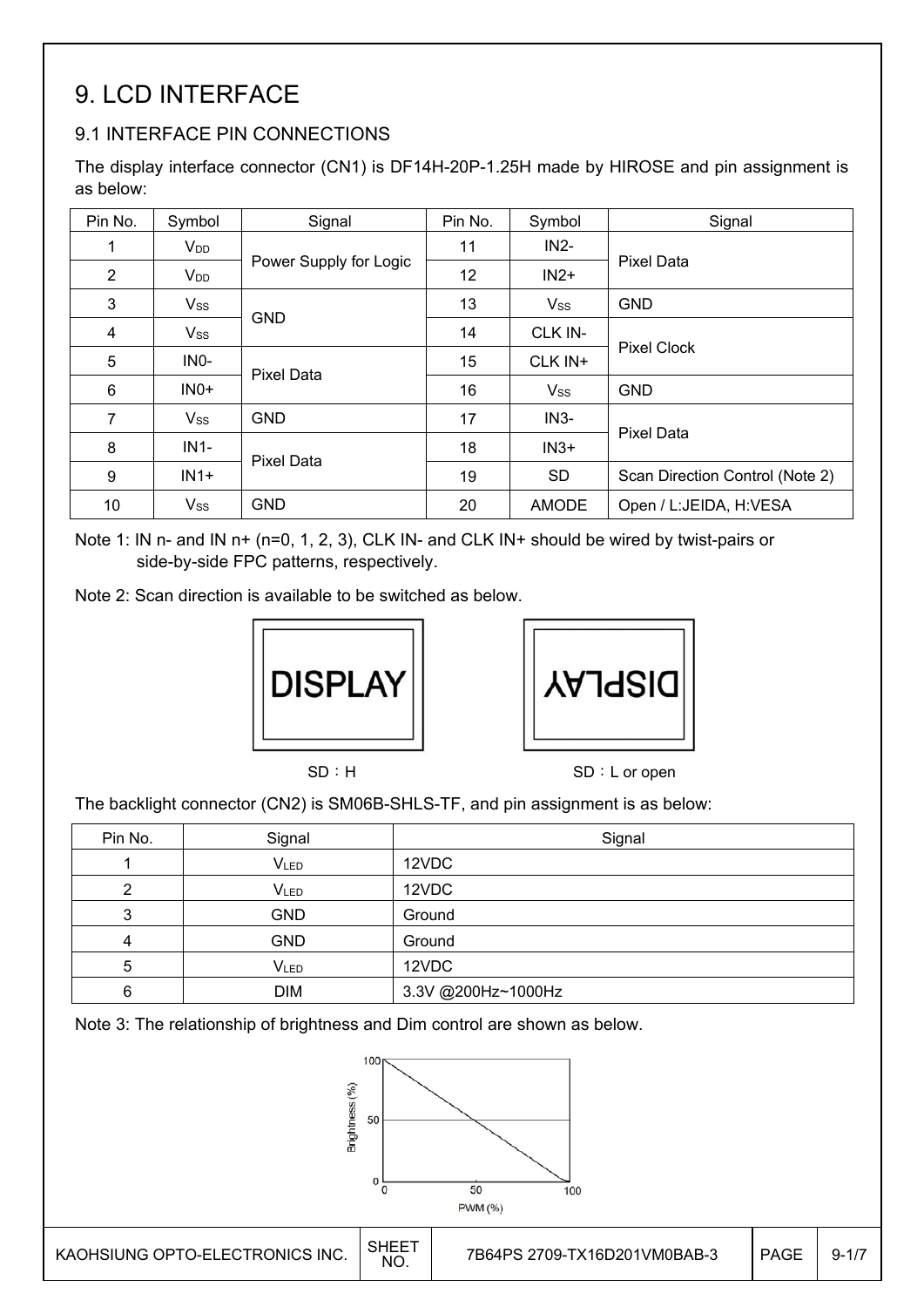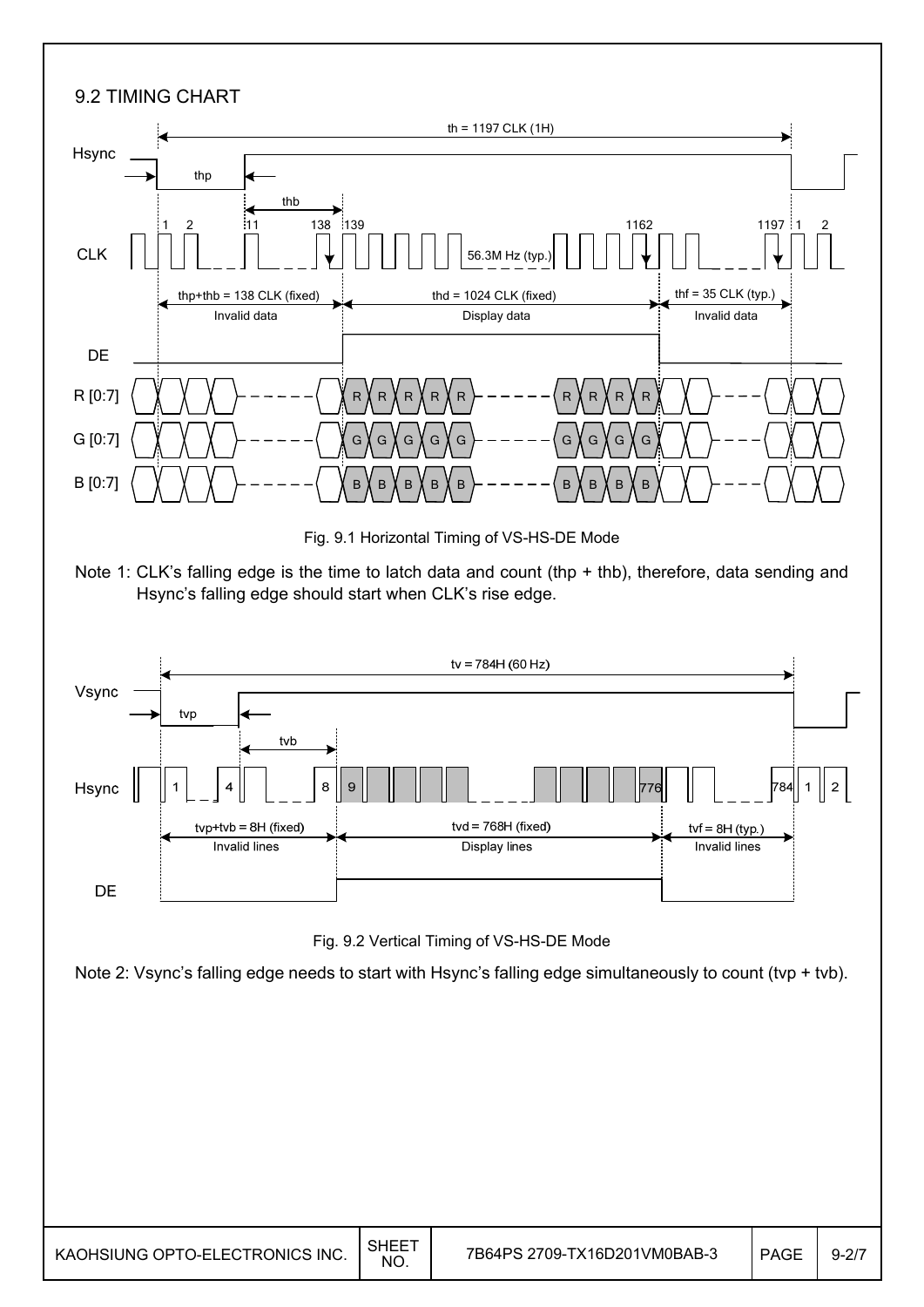#### LVDS DATA FORMAT



#### (2) 8Bit Mode (Amode=L/Open)



KAOHSIUNG OPTO-ELECTRONICS INC.  $\Big|\!\!\big|^{\text{SHEET}}$ 7B64PS 2709-TX16D201VM0BAB-3 | PAGE 9-3/7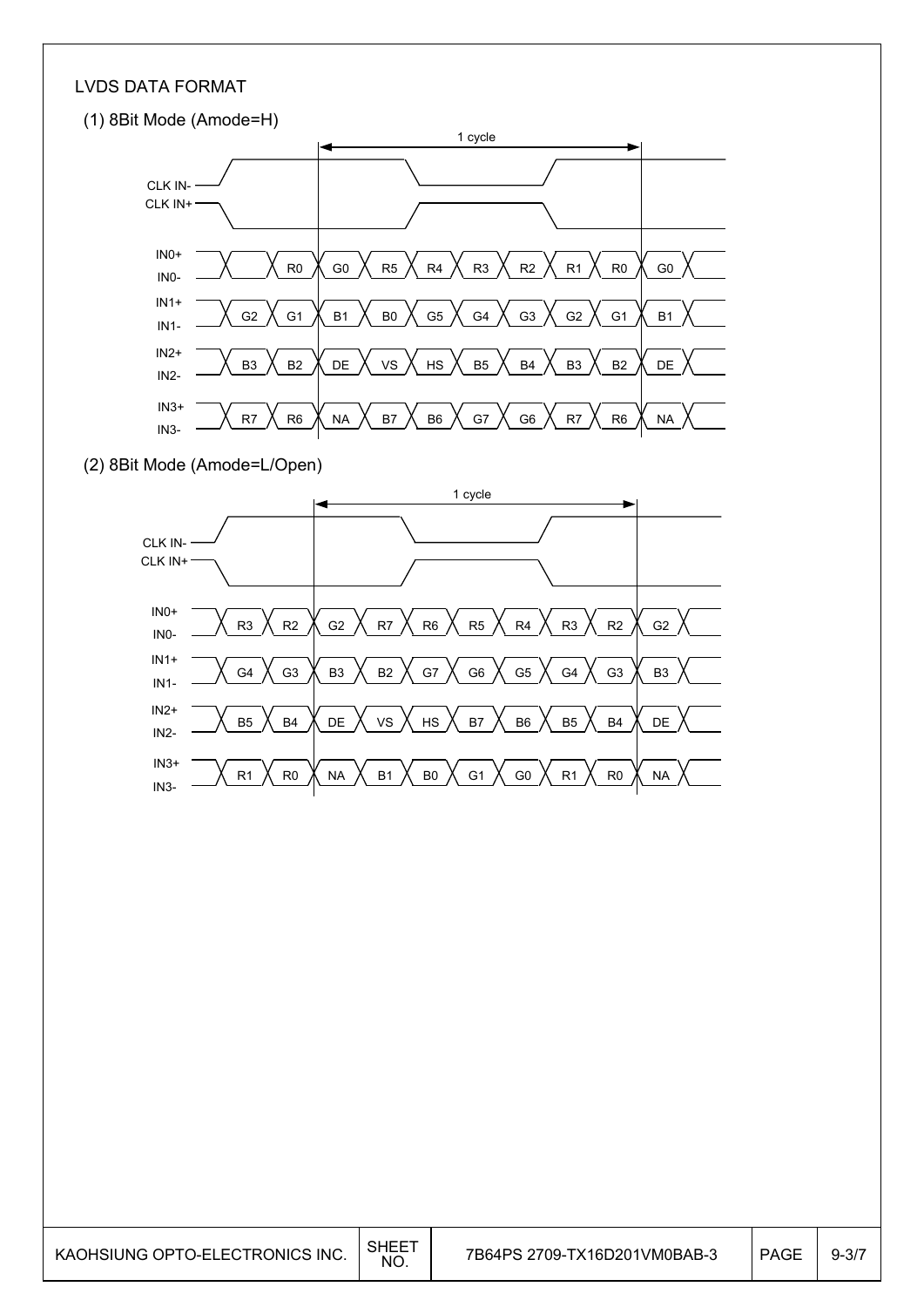### 9.3 TIME TABLE

The column of timing sets including minimum, typical, and maximum as below are based on the best optical performance, frame frequency ( *fFrame* ) = 60 Hz to define. If 60 Hz is not the aim to set, 55~65 Hz for *fFrame* is recommended to apply for better performance by other parameter combination as the definitions in section 5.1.

#### A. HS-VS-DE MODE

| Item       |                            | Symbol      | Min.           | Typ. | Max. | Unit       |
|------------|----------------------------|-------------|----------------|------|------|------------|
|            | <b>CLK Frequency</b>       | fclk        | 51             | 56.3 | 66   | M Hz       |
|            | Display Data               | thd         | 1024           | 1024 | 1024 |            |
|            | Cycle Time                 | th          | 1096           | 1197 | 1295 |            |
| Horizontal | Pulse Width                | thp         | 2              | 10   | 20   | <b>CLK</b> |
|            | Pulse Width and Back Porch | thp $+$ thb | 42             | 138  | 206  |            |
|            | <b>Front Porch</b>         | thf         | 30             | 35   | 65   |            |
|            | Display Line               | tvd         | 768            | 768  | 768  |            |
|            | Cycle Time                 | tv          | 776            | 784  | 849  |            |
| Vertical   | Pulse Width                | tvp         | $\overline{2}$ | 4    | 10   | H          |
|            | Pulse Width and Back Porch | $typ + tvb$ | 6              | 8    | 35   |            |
|            | Front Porch                | tvf         | 2              | 8    | 20   |            |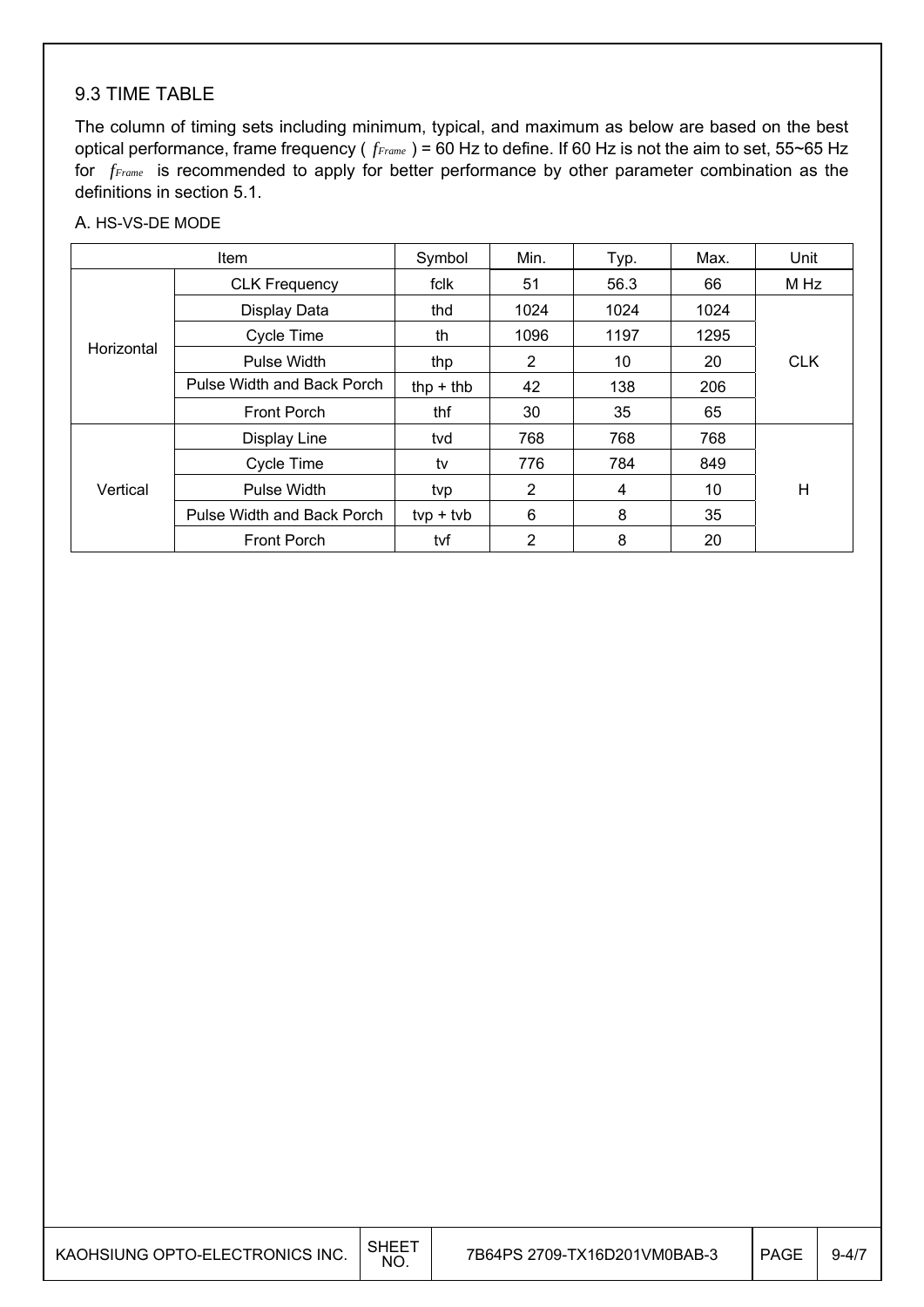## 9.4 LVDS RECEIVER TIMING



RinX= (RinX+)-(RinX-) (X=0, 1, 2, 3)

| <b>Item</b>   |                   | Symbol       | Min.                           | Typ.                                | Max.                           | Unit       |
|---------------|-------------------|--------------|--------------------------------|-------------------------------------|--------------------------------|------------|
| <b>CLK</b>    | Cycle frequency   | $1$ /tcl $K$ | 51                             | 56.3                                | 66                             | <b>MHz</b> |
|               | 0 data position   | tRP0         | $1/7^*$ t <sub>CLK</sub> -0.55 | $1/7^*$ t <sub>CLK</sub>            | $1/7$ * t <sub>CLK</sub> +0.55 |            |
|               | 1st data position | tRP1         | $-0.55$                        | 0                                   | $+0.55$                        |            |
|               | 2nd data position | tRP2         | $6/7$ * tclk -0.55             | $6/7$ <sup>*</sup> t <sub>CLK</sub> | $6/7^*$ t <sub>CLK</sub> +0.55 |            |
| <b>RinX</b>   | 3rd data position | tRP3         | $5/7^*$ tclk -0.55             | $5/7^*$ t <sub>CLK</sub>            | $5/7$ * t <sub>CLK</sub> +0.55 | ns         |
| $(X=0,1,2,3)$ | 4th data position | tRP4         | $4/7$ * t <sub>CLK</sub> -0.55 | $4/7$ * tclk                        | $4/7$ t <sub>CLK</sub> +0.55   |            |
|               | 5th data position | tRP5         | $3/7$ * t <sub>CLK</sub> -0.55 | $3/7$ * tclk                        | $3/7$ * t <sub>CLK</sub> +0.55 |            |
|               | 6th data position | tRP6         | $2/7$ t <sub>CLK</sub> -0.55   | $2/7$ * tclk                        | $2/7$ * t <sub>CLK</sub> +0.55 |            |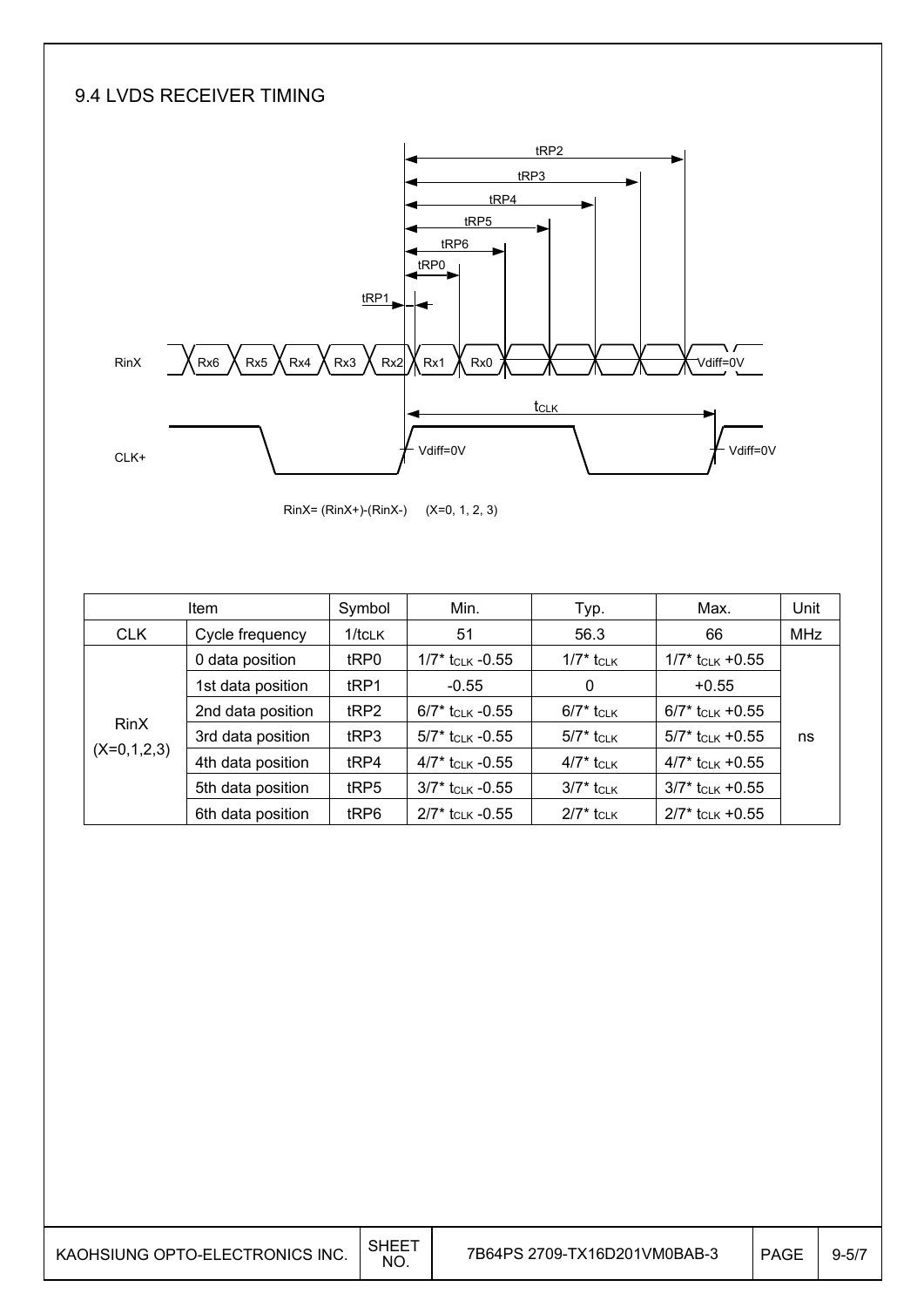# 9.5 DATA INPUT for DISPLAY COLOR

|       |                                 |                      |                      |                      | Red                  | Data                 |                |                      |                |                      |                |                      | Green                | Data           |                      |                      |                              |                          |                      |                | Blue           | Data                 |              |                      |                |
|-------|---------------------------------|----------------------|----------------------|----------------------|----------------------|----------------------|----------------|----------------------|----------------|----------------------|----------------|----------------------|----------------------|----------------|----------------------|----------------------|------------------------------|--------------------------|----------------------|----------------|----------------|----------------------|--------------|----------------------|----------------|
| Input |                                 | R7                   | R <sub>6</sub>       | R <sub>5</sub>       | R <sub>4</sub>       | R <sub>3</sub>       | R <sub>2</sub> | R <sub>1</sub>       | R <sub>0</sub> | G7                   | G <sub>6</sub> | G <sub>5</sub>       | G <sub>4</sub>       | G <sub>3</sub> | G <sub>2</sub>       | G <sub>1</sub>       | G <sub>0</sub>               | B7                       | B <sub>6</sub>       | B <sub>5</sub> | <b>B4</b>      | B <sub>3</sub>       | <b>B2</b>    | <b>B1</b>            | B <sub>0</sub> |
| color |                                 | <b>MSB</b>           |                      |                      |                      |                      |                |                      | LSB            | <b>MSB</b>           |                |                      |                      |                |                      |                      | LSB                          | <b>MSB</b>               |                      |                |                |                      |              |                      | LSB            |
|       | <b>Black</b>                    | 0                    | $\pmb{0}$            | 0                    | 0                    | 0                    | 0              | 0                    | 0              | 0                    | 0              | 0                    | 0                    | 0              | $\mathbf 0$          | 0                    | 0                            | $\mathbf 0$              | 0                    | 0              | $\mathbf 0$    | 0                    | 0            | 0                    | 0              |
|       | Red(255)                        | $\mathbf{1}$         | $\mathbf{1}$         | $\mathbf{1}$         | 1                    | $\mathbf{1}$         | $\mathbf{1}$   | 1                    | $\mathbf{1}$   | 0                    | 0              | 0                    | 0                    | 0              | 0                    | 0                    | 0                            | 0                        | 0                    | 0              | 0              | 0                    | 0            | 0                    | 0              |
|       | Green(255)                      | 0                    | 0                    | 0                    | 0                    | 0                    | 0              | 0                    | 0              | 1                    | 1              | $\mathbf{1}$         | 1                    | 1              | $\mathbf{1}$         | $\mathbf{1}$         | 1                            | 0                        | 0                    | 0              | 0              | 0                    | 0            | 0                    | 0              |
| Basic | <b>Blue(255)</b>                | $\mathbf 0$          | $\mathbf 0$          | 0                    | $\mathbf 0$          | 0                    | 0              | 0                    | 0              | 0                    | 0              | 0                    | 0                    | 0              | 0                    | 0                    | 0                            | $\mathbf{1}$             | $\mathbf{1}$         | 1              | 1              | $\mathbf{1}$         | 1            | 1                    | $\mathbf{1}$   |
| Color | Cyan                            | 0                    | 0                    | 0                    | 0                    | 0                    | 0              | 0                    | 0              | 1                    | 1              | $\mathbf{1}$         | 1                    | 1              | 1                    | 1                    | 1                            | 1                        | 1                    | 1              | 1              | 1                    | 1            | 1                    | 1              |
|       | Magenta                         | $\mathbf{1}$         | 1                    | $\mathbf{1}$         | $\mathbf{1}$         | $\mathbf{1}$         | $\mathbf{1}$   | 1                    | $\mathbf{1}$   | 0                    | 0              | 0                    | 0                    | 0              | 0                    | 0                    | 0                            | 1                        | 1                    | 1              | 1              | 1                    | 1            | 1                    | 1              |
|       | Yellow                          | $\mathbf{1}$         | 1                    | 1                    | 1                    | $\mathbf{1}$         | 1              | 1                    | $\mathbf{1}$   | 1                    | 1              | $\mathbf{1}$         | 1                    | 1              | $\mathbf{1}$         | $\mathbf{1}$         | 1                            | 0                        | 0                    | 0              | 0              | 0                    | 0            | 0                    | 0              |
|       | White                           | $\mathbf{1}$         | 1                    | 1                    | 1                    | $\mathbf{1}$         | 1              | 1                    | $\mathbf{1}$   | 1                    | 1              | $\mathbf{1}$         | 1                    | 1              | 1                    | 1                    | 1                            | 1                        | $\mathbf{1}$         | 1              | 1              | $\mathbf{1}$         | 1            | 1                    | 1              |
|       | <b>Black</b>                    | 0                    | 0                    | 0                    | 0                    | 0                    | 0              | 0                    | 0              | 0                    | 0              | 0                    | 0                    | 0              | 0                    | 0                    | 0                            | 0                        | 0                    | 0              | 0              | 0                    | 0            | 0                    | 0              |
|       | Red(1)                          | 0                    | 0                    | 0                    | 0                    | 0                    | 0              | 0                    | $\mathbf{1}$   | 0                    | 0              | 0                    | 0                    | 0              | 0                    | 0                    | 0                            | 0                        | 0                    | 0              | 0              | 0                    | 0            | 0                    | 0              |
|       | Red(2)                          | 0                    | 0                    | 0                    | 0                    | 0                    | 0              | 1                    | 0              | 0                    | 0              | 0                    | 0                    | 0              | 0                    | 0                    | 0                            | 0                        | 0                    | 0              | 0              | 0                    | 0            | 0                    | 0              |
| Red   | $\ddot{\cdot}$                  | ÷                    | $\ddot{\phantom{a}}$ | t                    | t                    | ÷.                   | t              | t                    | ÷              | ÷                    | ÷              | $\ddot{\phantom{a}}$ | ÷                    | ÷              | ÷                    | t                    | t                            | $\overline{\phantom{a}}$ | t                    | t              | $\ddot{\cdot}$ | Ť.                   | t            | $\ddot{\cdot}$       | ÷              |
|       | ÷                               | $\ddot{\cdot}$       | $\ddot{\phantom{a}}$ | $\ddot{\phantom{a}}$ | $\ddot{\phantom{a}}$ | $\ddot{\cdot}$       | t              | $\ddot{\phantom{a}}$ | $\ddot{\cdot}$ | $\ddot{\cdot}$       | ÷              | $\ddot{\cdot}$       | $\ddot{\cdot}$       | t              | $\ddot{\phantom{a}}$ | t                    | t                            | $\overline{\phantom{a}}$ | ÷                    | t              | $\ddot{\cdot}$ | Ť.                   | t            | $\ddot{\cdot}$       | Ť,             |
|       | Red(253)                        | 1                    | $\mathbf{1}$         | 1                    | 1                    | $\mathbf{1}$         | 1              | 0                    | $\mathbf{1}$   | 0                    | 0              | 0                    | 0                    | 0              | 0                    | 0                    | 0                            | 0                        | 0                    | 0              | 0              | 0                    | 0            | 0                    | 0              |
|       | Red(254)                        | $\mathbf{1}$         | $\mathbf{1}$         | $\mathbf{1}$         | $\mathbf{1}$         | $\mathbf{1}$         | $\mathbf{1}$   | 1                    | 0              | 0                    | 0              | 0                    | 0                    | 0              | 0                    | 0                    | 0                            | 0                        | 0                    | 0              | 0              | 0                    | 0            | 0                    | 0              |
|       | Red(255)                        | 1                    | $\mathbf{1}$         | 1                    | 1                    | $\mathbf{1}$         | 1              | 1                    | $\mathbf{1}$   | 0                    | 0              | 0                    | 0                    | 0              | 0                    | 0                    | 0                            | 0                        | 0                    | 0              | 0              | 0                    | 0            | 0                    | 0              |
|       | <b>Black</b>                    | 0                    | 0                    | 0                    | 0                    | 0                    | 0              | 0                    | 0              | 0                    | 0              | 0                    | 0                    | 0              | 0                    | 0                    | 0                            | 0                        | 0                    | 0              | 0              | 0                    | 0            | 0                    | 0              |
|       | Green(1)                        | 0                    | 0                    | 0                    | 0                    | 0                    | 0              | 0                    | 0              | 0                    | 0              | 0                    | 0                    | 0              | 0                    | 0                    | 1                            | 0                        | 0                    | 0              | 0              | 0                    | 0            | 0                    | 0              |
|       | Green(2)                        | 0                    | 0                    | 0                    | 0                    | 0                    | 0              | 0                    | 0              | 0                    | 0              | 0                    | 0                    | 0              | 0                    | $\mathbf{1}$         | 0                            | 0                        | 0                    | 0              | 0              | 0                    | 0            | 0                    | 0              |
| Green |                                 | t                    | $\mathbb{I}$         | ÷                    | ÷                    | $\ddot{\phantom{a}}$ | ÷              | ÷                    | ÷              | ÷                    | ÷              | ÷                    | $\ddot{\cdot}$       | ÷              | ÷                    | ÷                    | ÷                            | $\ddot{\phantom{a}}$     | ÷                    | ÷              | $\ddot{\cdot}$ | ÷                    | t            | $\ddot{\cdot}$       | $\ddot{\cdot}$ |
|       | t                               | $\ddot{\cdot}$       | $\ddot{\cdot}$       |                      |                      | $\ddot{\cdot}$       |                |                      | $\ddot{\cdot}$ |                      |                | $\ddot{\cdot}$       | İ                    |                | $\ddot{\phantom{a}}$ | $\ddot{\phantom{a}}$ |                              | $\ddot{\phantom{a}}$     | $\ddot{\phantom{a}}$ |                | $\ddot{\cdot}$ | $\ddot{\phantom{a}}$ |              | $\ddot{\cdot}$       | $\ddot{\cdot}$ |
|       | Green(253)                      | 0                    | 0                    | 0                    | 0                    | 0                    | 0              | 0                    | 0              | 1                    | 1              | $\mathbf{1}$         | 1                    | 1              | 1                    | 0                    | 1                            | 0                        | 0                    | 0              | 0              | 0                    | 0            | 0                    | 0              |
|       | Green(254)                      | $\mathbf 0$          | $\mathbf 0$          | 0                    | 0                    | 0                    | 0              | 0                    | $\mathsf 0$    | $\mathbf{1}$         | 1              | $\mathbf{1}$         | $\mathbf{1}$         | 1              | $\mathbf{1}$         | $\mathbf{1}$         | 0                            | $\mathsf 0$              | 0                    | 0              | $\mathsf 0$    | 0                    | 0            | 0                    | 0              |
|       | Green(255)                      | 0                    | $\mathbf 0$          | 0                    | 0                    | 0                    | 0              | 0                    | $\mathbf 0$    | $\mathbf 1$          | $\mathbf 1$    | $\mathbf{1}$         | $\mathbf{1}$         | $\mathbf{1}$   | $\mathbf{1}$         | $\mathbf{1}$         | 1                            | $\mathbf 0$              | 0                    | 0              | $\mathbf 0$    | 0                    | 0            | 0                    | $\mathbf 0$    |
|       | <b>Black</b>                    | $\mathbf 0$          | 0                    | 0                    | $\mathbf 0$          | 0                    | 0              | $\mathbf 0$          | 0              | 0                    | 0              | $\mathbf 0$          | 0                    | 0              | $\mathbf 0$          | 0                    | 0                            | $\mathbf 0$              | 0                    | 0              | $\mathbf 0$    | 0                    | 0            | 0                    | $\mathbf 0$    |
|       | Blue(1)                         | $\mathbf 0$          | 0                    | 0                    | 0                    | 0                    | 0              | 0                    | 0              | 0                    | 0              | 0                    | 0                    | 0              | $\mathbf 0$          | 0                    | 0                            | $\mathbf 0$              | 0                    | 0              | $\mathbf 0$    | $\mathbf 0$          | 0            | 0                    | $\mathbf{1}$   |
|       | Blue(2)                         | $\mathbf 0$          | 0                    | 0                    | $\mathbf 0$          | 0                    | 0              | $\mathbf 0$          | $\mathbf 0$    | 0                    | $\mathbf 0$    | $\mathbf 0$          | 0                    | $\mathbf 0$    | $\mathbf 0$          | $\mathbf 0$          | 0                            | $\mathbf 0$              | $\mathbf 0$          | 0              | $\mathbf 0$    | 0                    | 0            | $\mathbf{1}$         | 0              |
| Blue  | t                               | ÷                    | Ť,                   | $\ddot{\phantom{a}}$ | ÷                    | t,                   | ÷              | ÷                    | Ť,             | ÷                    |                | Ť,                   | $\mathbb{I}$         |                | ÷                    | $\ddot{\cdot}$       | t                            | $\overline{\phantom{a}}$ | $\ddot{\phantom{a}}$ | ÷              | $\ddot{\cdot}$ | Ť,                   | ÷            | $\ddot{\phantom{a}}$ | ÷              |
|       | ÷                               | $\ddot{\phantom{a}}$ | ÷                    | ÷                    | ÷                    | ÷                    | $\mathbb{I}$   | ÷                    | ÷              | $\ddot{\phantom{a}}$ | ÷              | ÷                    | $\ddot{\phantom{a}}$ | ÷              | ÷                    | $\ddot{\phantom{a}}$ | $\ddot{\cdot}$               | $\ddot{\phantom{a}}$     | $\ddot{\phantom{a}}$ | ÷              | ÷              | ÷                    | ÷            | $\ddot{\phantom{a}}$ | ÷              |
|       | <b>Blue(253)</b>                | 0                    | 0                    | 0                    | 0                    | 0                    | 0              | 0                    | $\mathbf 0$    | 0                    | 0              | $\mathbf 0$          | 0                    | 0              | $\mathbf 0$          | 0                    | 0                            | $\mathbf{1}$             | $\mathbf{1}$         | 1              | $\mathbf{1}$   | $\mathbf{1}$         | $\mathbf{1}$ | 0                    | $\mathbf{1}$   |
|       | <b>Blue(254)</b>                | $\mathbf 0$          | $\mathbf 0$          | 0                    | $\mathbf 0$          | 0                    | 0              | $\mathbf 0$          | 0              | 0                    | $\mathbf 0$    | 0                    | 0                    | $\mathbf 0$    | 0                    | $\mathbf 0$          | 0                            | $\mathbf{1}$             | $\mathbf{1}$         | $\mathbf{1}$   | $\mathbf{1}$   | $\mathbf{1}$         | $\mathbf{1}$ | $\mathbf{1}$         | 0              |
|       | <b>Blue(255)</b>                | $\mathbf 0$          | 0                    | 0                    | 0                    | 0                    | 0              | 0                    | 0              | 0                    | 0              | 0                    | 0                    | 0              | 0                    | 0                    | 0                            | $\mathbf 1$              | $\mathbf{1}$         | 1              | $\mathbf 1$    | $\mathbf 1$          | 1            | 1                    | $\mathbf{1}$   |
|       |                                 |                      |                      |                      |                      |                      |                |                      | <b>SHEET</b>   |                      |                |                      |                      |                |                      |                      |                              |                          |                      |                |                |                      |              |                      |                |
|       | KAOHSIUNG OPTO-ELECTRONICS INC. |                      |                      |                      |                      |                      |                |                      | NO.            |                      |                |                      |                      |                |                      |                      | 7B64PS 2709-TX16D201VM0BAB-3 |                          |                      |                |                | <b>PAGE</b>          |              |                      | $9 - 6/7$      |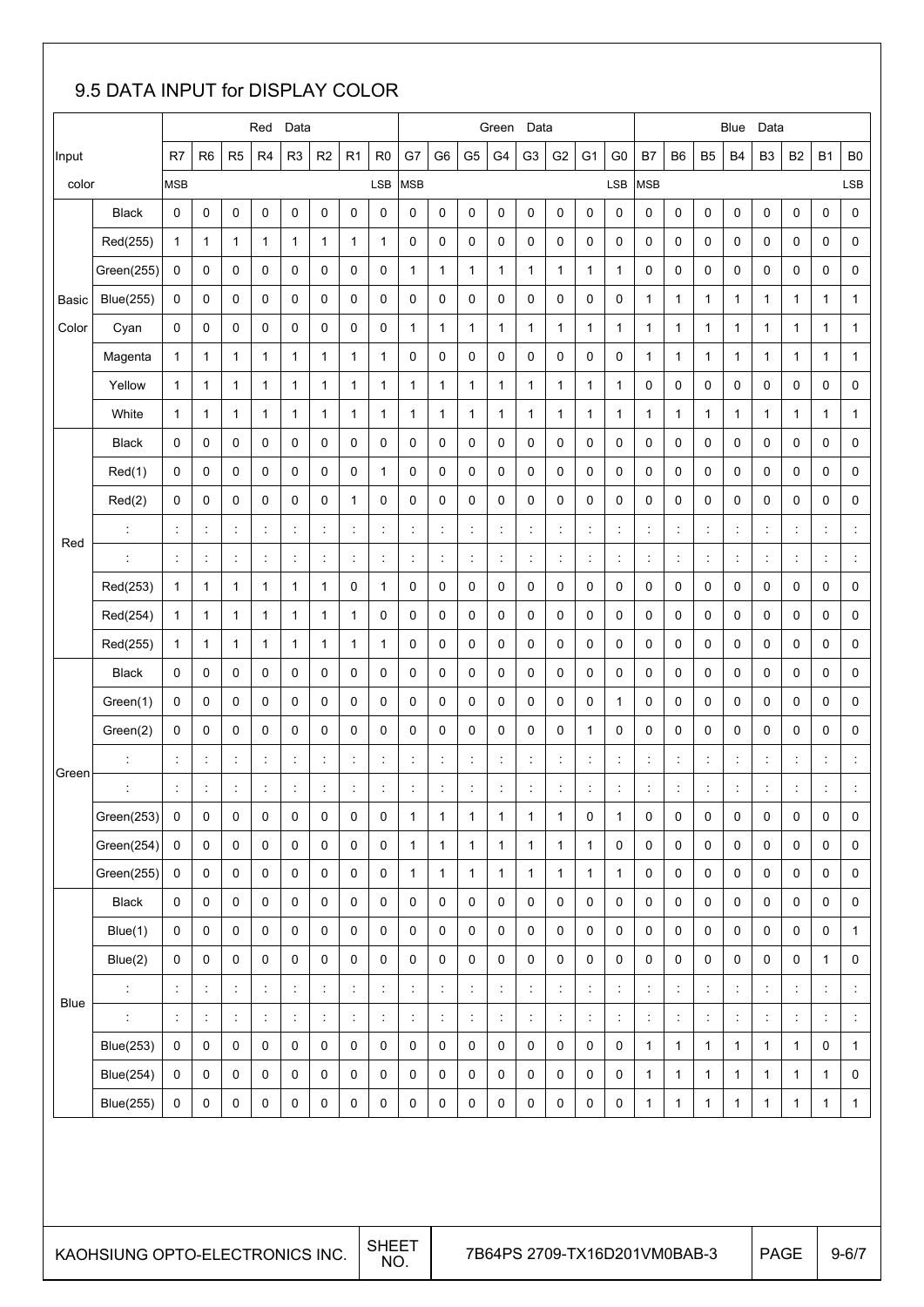### 9.6 POWER SEQUENCE



- Note 1: In order to avoid any damages,  $V_{DD}$  has to be applied before all other signals. The recommended time period is 1 second (0.2 second is minimum). Hot plugging might cause display damage due to incorrect power sequence, please pay attention on interface connecting before power on.
- Note 2: In order to avoid uncompleted patterns in transient state, It is recommended that switching the backlight on is delayed for 1 second after the signals have been applied (0.1 second is minimum).
- Note 3: Off sequence is same. The time period from backlight off to signal off and signal off to power off are recommended 1 second. No damage is left if they are turned off simultaneously, but display irregular might be observed.
- Note 4: In order to avoid any damages, the interval time from power off to power on shall be 1 second minimum.
- Note 5: In order to avoid high Inrush current,  $V_{DD}$  &  $V_{LED}$  rising time need to set at

 $0.5$ ms <  $V_{DD}$  &  $V_{LED}$  < 10ms.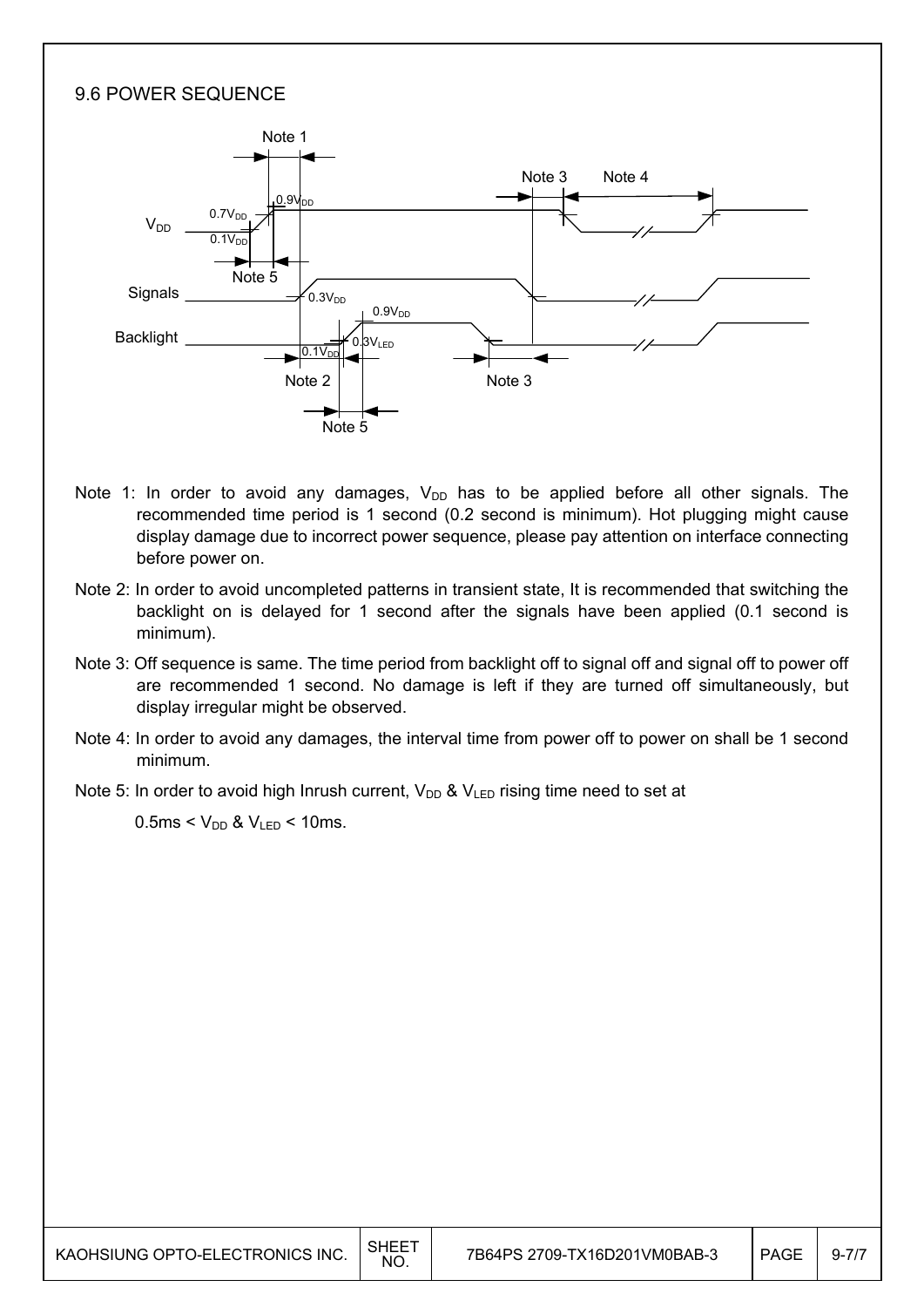## **10. OUTLINE DIMENSIONS** 10.1 FRONT VIEW

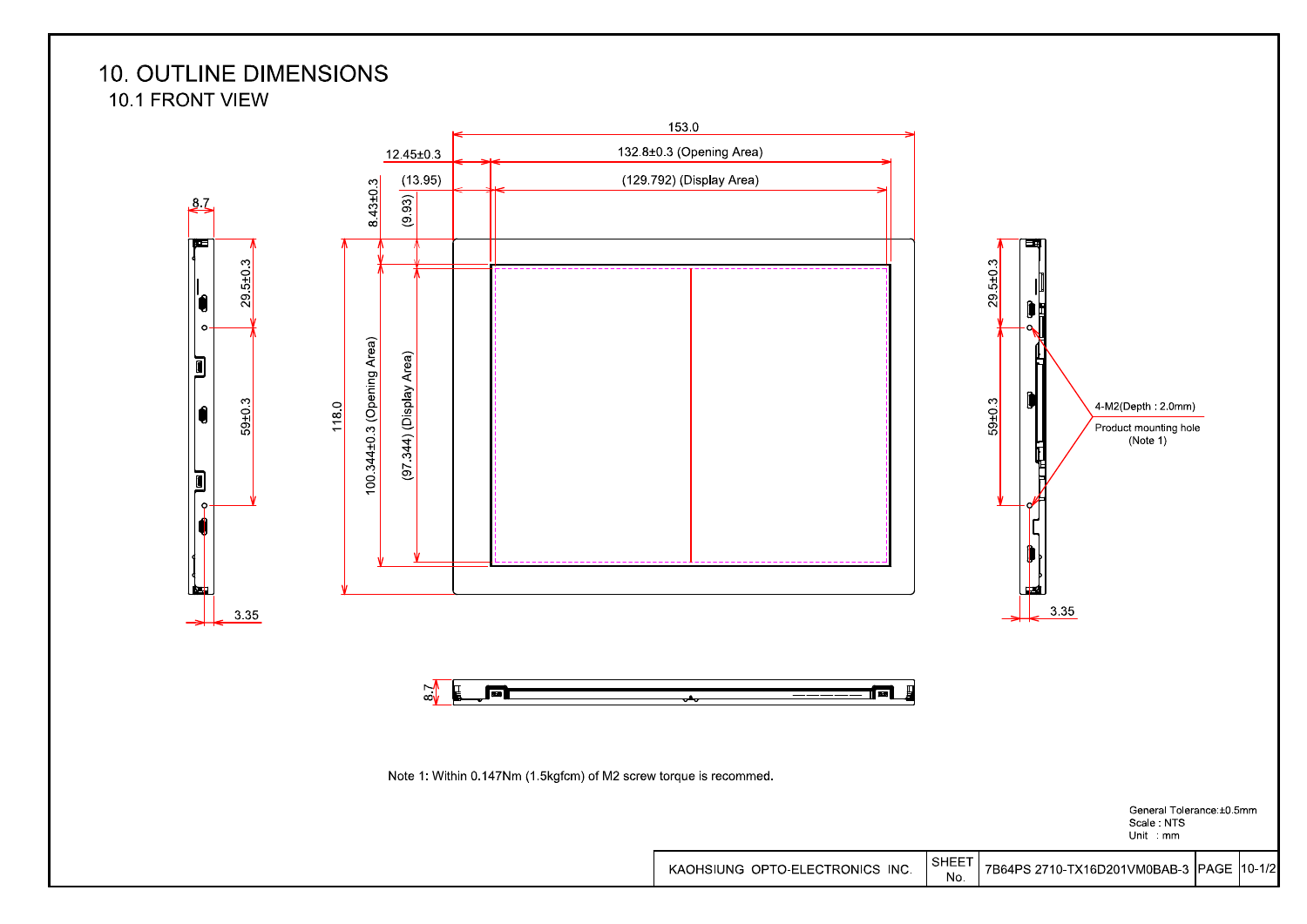



General Tolerance: ±0.5mm Scale NTS Unit : mm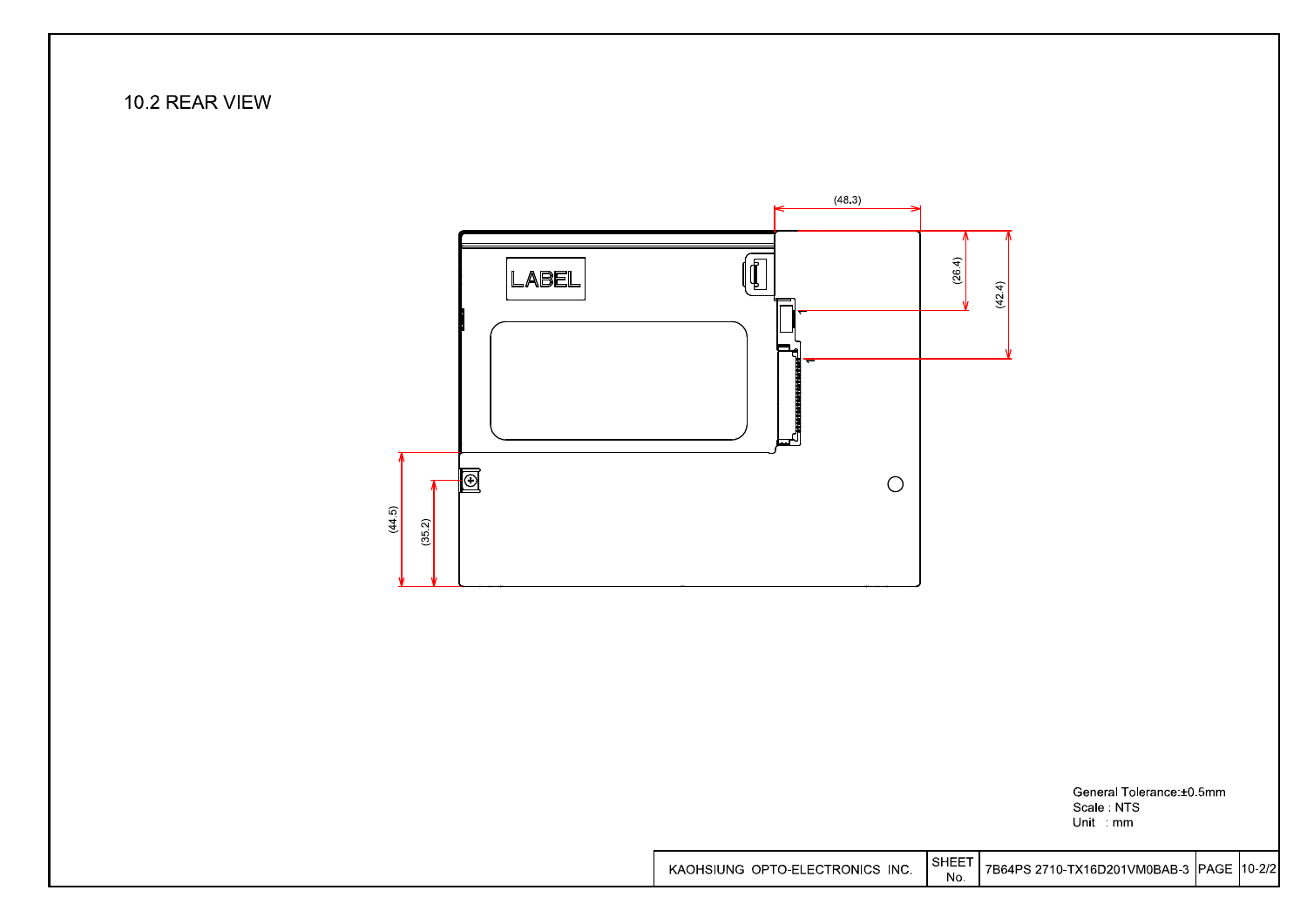# 11. APPEARANCE STANDARD

The appearance inspection is performed in a dark room around 500~1000 lx based on the conditions as below:

- The distance between inspector's eyes and display is 30 cm.
- The viewing zone is defined with angle  $\theta$  shown in Fig. 11.1 The inspection should be performed within  $45^\circ$  when display is shut down. The inspection should be performed within  $5^\circ$  when display is power on.



Fig. 11.1

### 11.1 THE DEFINITION OF LCD ZONE

LCD panel is divided into 3 areas as shown in Fig.11.2 for appearance specification in next section. A zone is the LCD active area (dot area); B zone is the area, which extended 1 mm out from LCD active area; C zone is the area between B zone and metal frame.

In terms of housing design, B zone is the recommended window area customers' housing should be located in.



Fig. 11.2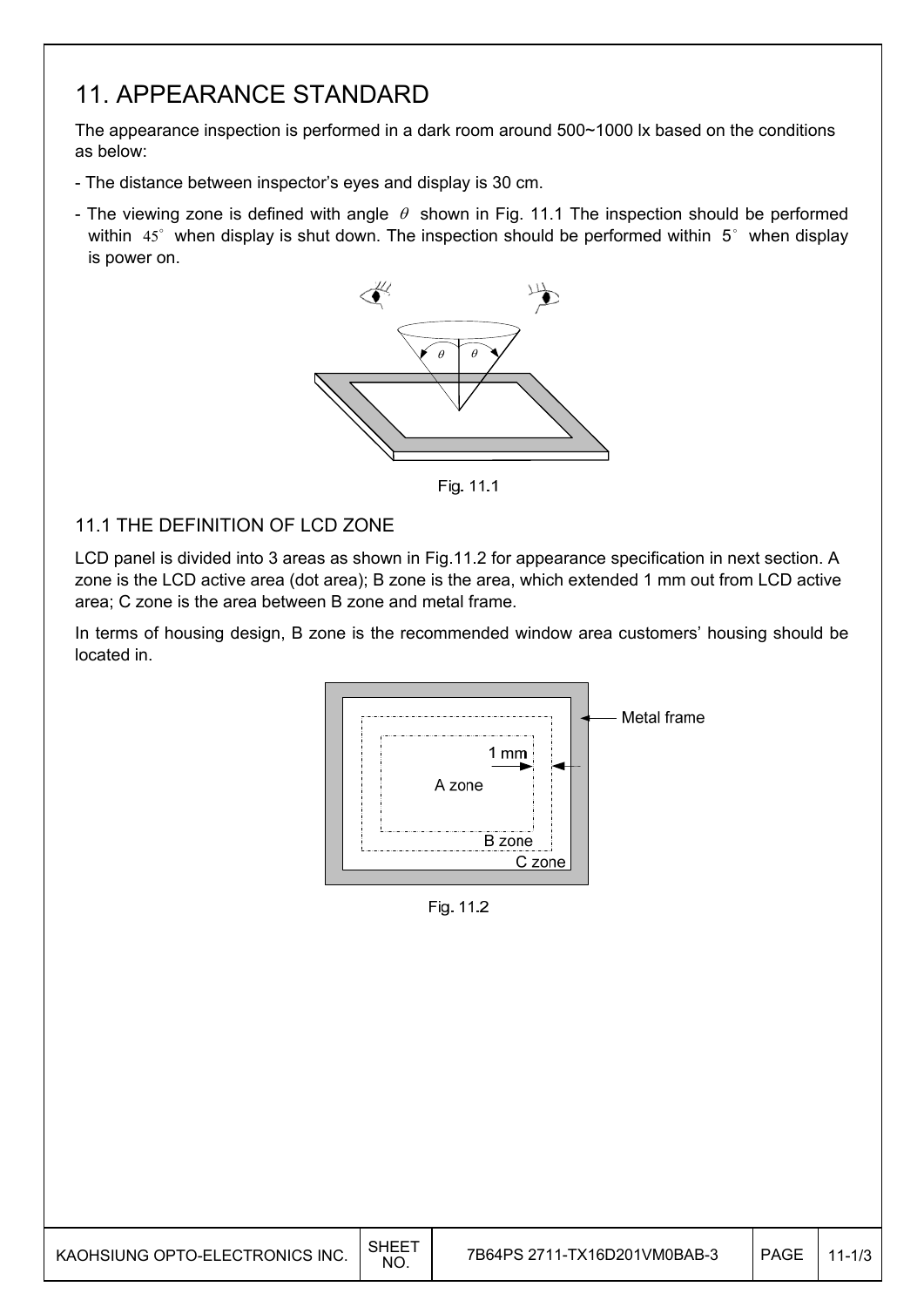## 11.2 LCD APPEARANCE SPECIFICATION

The specification as below is defined as the amount of unexpected phenomenon or material in different zones of LCD panel. The definitions of length, width and average diameter using in the table are shown in Fig. 11.3 and Fig. 11.4.

| Item                   |                        | Applied zone      |                          |                                                          |                |                |      |  |
|------------------------|------------------------|-------------------|--------------------------|----------------------------------------------------------|----------------|----------------|------|--|
|                        | Length (mm)            |                   | Width (mm)               | Maximum number                                           |                | Minimum space  |      |  |
|                        | Ignored                |                   | $W \le 0.02$             | Ignored                                                  |                | -              |      |  |
| Scratches              | $L \leq 40$            |                   | $0.02\!<\!W\!\leq\!0.04$ | 10                                                       |                |                | A, B |  |
|                        | $L \leq 20$            |                   | $W \le 0.04$             | 10                                                       |                | $\blacksquare$ |      |  |
| Dent                   |                        |                   |                          | Serious one is not allowed                               |                |                | A    |  |
| Wrinkles in polarizer  |                        |                   |                          | Serious one is not allowed                               |                |                | A    |  |
|                        | Average diameter (mm)  |                   |                          |                                                          | Maximum number |                |      |  |
|                        |                        | $D \le 0.3$       |                          |                                                          | Ignored        |                |      |  |
| Bubbles on polarizer   | $0.3\!<\!D\!\leq\!0.5$ |                   |                          |                                                          | 12             |                | A    |  |
|                        | 0.5 < D                |                   |                          |                                                          | 3              |                |      |  |
|                        |                        |                   |                          | Filamentous (Line shape)                                 |                |                |      |  |
|                        | Length (mm)            |                   |                          | Width (mm)                                               |                | Maximum number |      |  |
|                        | $L \leq 2.0$           |                   | $W \le 0.03$             |                                                          | Ignored        |                | A, B |  |
|                        | $L \le 3.0$            |                   |                          | $0.03\!<\!W\!\!\leq\!0.05$                               | 10             |                |      |  |
|                        | $L \le 2.5$            |                   |                          | $0.05\!<\!W\!\leq\!0.1$                                  |                | 1              |      |  |
| 1) Stains              |                        | Round (Dot shape) |                          |                                                          |                |                |      |  |
| 2) Foreign Materials   | Average diameter (mm)  |                   | Maximum number           |                                                          | Minimum Space  |                |      |  |
| 3) Dark Spot           | D < 0.1                |                   |                          | Ignored                                                  |                |                |      |  |
|                        | $0.1 \leq D < 0.3$     |                   |                          | 3                                                        |                | <b>10 mm</b>   | A, B |  |
|                        | $0.3 \leq D$           |                   |                          | None                                                     |                |                |      |  |
|                        | In total               |                   |                          | Filamentous + Round=10                                   |                |                |      |  |
|                        |                        |                   |                          | Those wiped out easily on the LCD surface are acceptable |                |                |      |  |
|                        |                        |                   |                          | <b>Type</b>                                              |                | Maximum number |      |  |
|                        |                        |                   |                          | 1 dot                                                    |                | 4              |      |  |
|                        |                        |                   |                          | 2 adjacent dot                                           |                | 1              |      |  |
| Dot-Defect<br>(Note 1) | Bright dot-defect      |                   |                          | 3 adjacent dot or above                                  |                | Not allowed    |      |  |
|                        |                        |                   |                          | In total                                                 |                | 5              |      |  |
|                        |                        |                   |                          | 1 dot                                                    |                | 5              |      |  |
|                        |                        |                   |                          | 2 adjacent dot                                           |                | $\overline{2}$ |      |  |
|                        | Dark dot-defect        |                   |                          | 3 adjacent dot or above                                  |                | Not allowed    |      |  |
|                        |                        |                   |                          | In total                                                 |                | $\mathbf 5$    | A    |  |
|                        |                        |                   | In total                 |                                                          |                | 10             |      |  |



Fig. 11.3

a



Fig. 11.4

KAOHSIUNG OPTO-ELECTRONICS INC.  $\Big|\!\begin{array}{c} \text{SHEET} \ \text{NO.} \end{array}\!\Big|$ 7B64PS 2711-TX16D201VM0BAB-3 | PAGE 11-2/3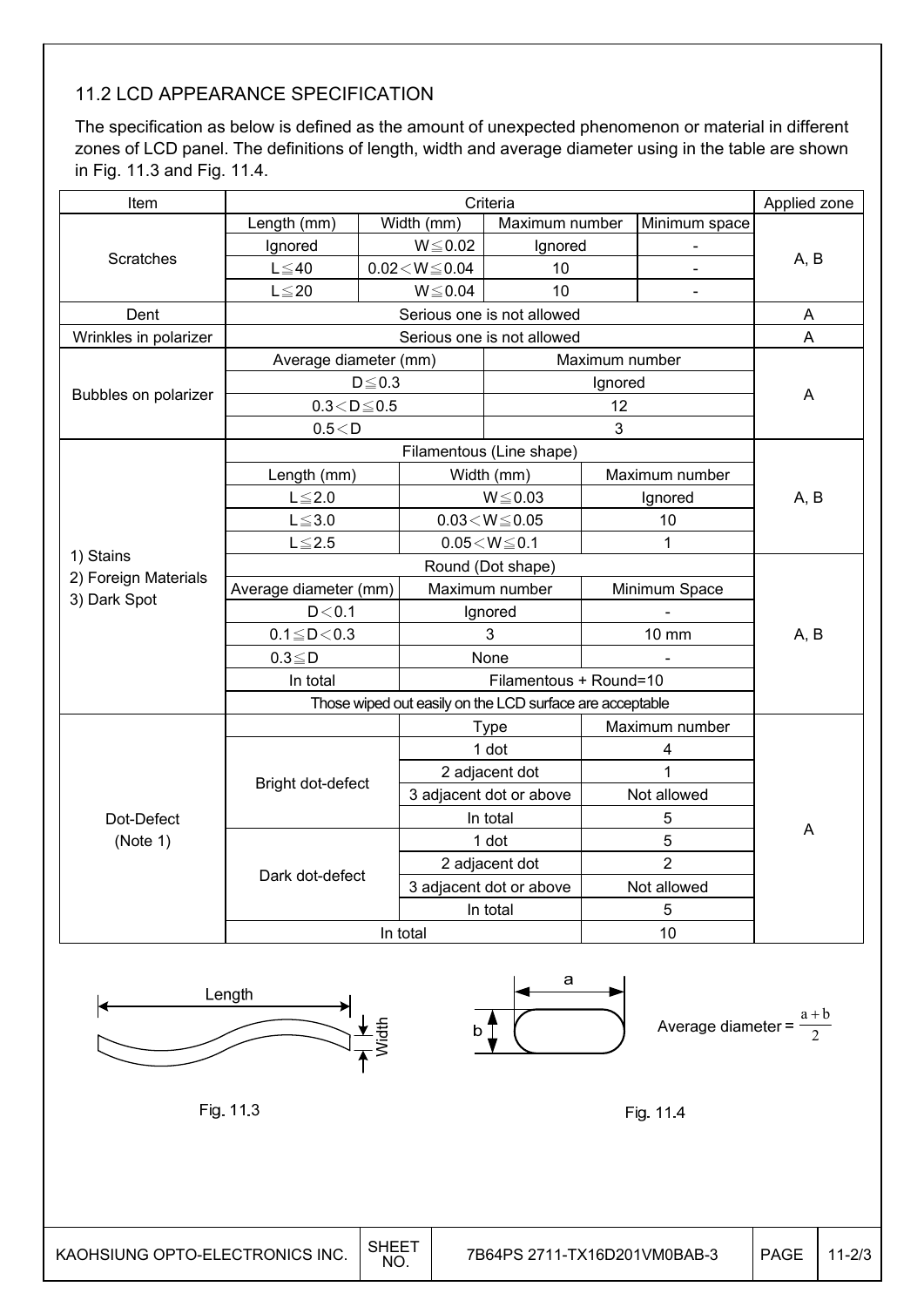Note 1: The definitions of dot defect are as below:

- The defect area of the dot must be bigger than half of a dot.
- For bright dot-defect, showing black pattern, the dot's brightness must be over 30% brighter than others.
- For dark dot-defect, showing white pattern, the dot's brightness must be under 70% darker than others.
- The definition of 1-dot-defect is the defect-dot, which is isolated and no adjacent defect-dot.
- The definition of adjacent dot is shown as Fig. 11.5.



The dots colored gray are adjacent to defect-dot A.

Fig. 11.5

| KAOHSIUNG OPTO-ELECTRONICS INC. | <b>SHEE</b><br>NO. | 7B64PS 2711-TX16D201VM0BAB-3 | <b>PAGE</b> | $11 - 3/3$ |
|---------------------------------|--------------------|------------------------------|-------------|------------|
|---------------------------------|--------------------|------------------------------|-------------|------------|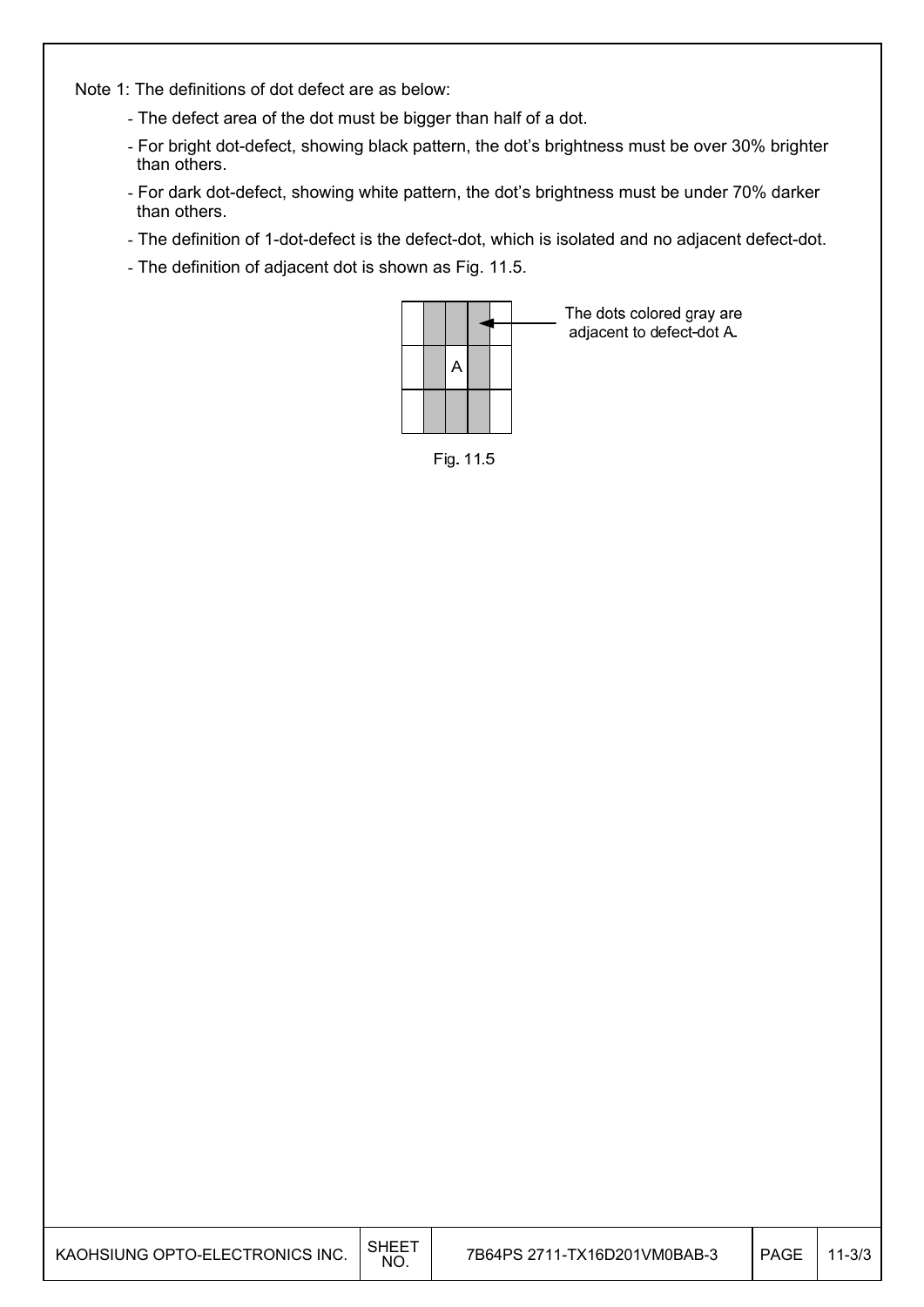# 12. PRECAUTIONS

## 12.1 PRECAUTIONS OF ESD

- 1) Before handling the display, please ensure your body has been connected to ground to avoid any damages by ESD. Also, do not touch display's interface directly when assembling.
- 2) Please remove the protection film very slowly before turning on the display to avoid generating ESD.

## 12.2 PRECAUTIONS OF HANDLING

- 1) In order to keep the appearance of display in good condition, please do not rub any surfaces of the displays by using sharp tools harder than 3H, especially touch panel, metal frame and polarizer.
- 2) Please do not stack the displays as this may damage the surface. In order to avoid any injuries, please avoid touching the edge of the glass or metal frame and wore gloves during handling.
- 3) Touching the polarizer or terminal pins with bare hand should be avoided to prevent staining and poor electrical contact.
- 4) Do not use any harmful chemicals such as acetone, toluene, and isopropyl alcohol to clean display's surfaces.
- 5) Please use soft cloth or absorbent cotton with ethanol to clean the display by gently wiping. Moreover, when wiping the display, please wipe it by horizontal or vertical direction instead of circling to prevent leaving scars on the display's surface, especially polarizer.
- 6) Please wipe any unknown liquids immediately such as saliva, water or dew on the display to avoid color fading or any permanent damages.
- 7) Maximum pressure to the surface of the display must be less than  $1,96 \times 10^4$  Pa. If the area of applied pressure is less than  $1 \text{ cm}^2$ , the maximum pressure must be less than 1.96N.

## 12.3 PRECAUTIONS OF OPERATING

- 1) Please input signals and voltages to the displays according to the values defined in the section of electrical characteristics to obtain the best performance. Any voltages over than absolute maximum rating will cause permanent damages to this display. Also, any timing of the signals out of this specification would cause unexpected performance.
- 2) When the display is operating at significant low temperature, the response time will be slower than it at 25 $C^{\circ}$ . In high temperature, the color will be slightly dark and blue compared to original pattern. However, these are temperature-related phenomenon of LCD and it will not cause permanent damages to the display when used within the operating temperature.
- 3) The use of screen saver or sleep mode is recommended when static images are likely for long periods of time. This is to avoid the possibility of image sticking.
- 4) Spike noise can cause malfunction of the circuit. The recommended limitation of spike noise is no bigger than  $\pm$  100 mV.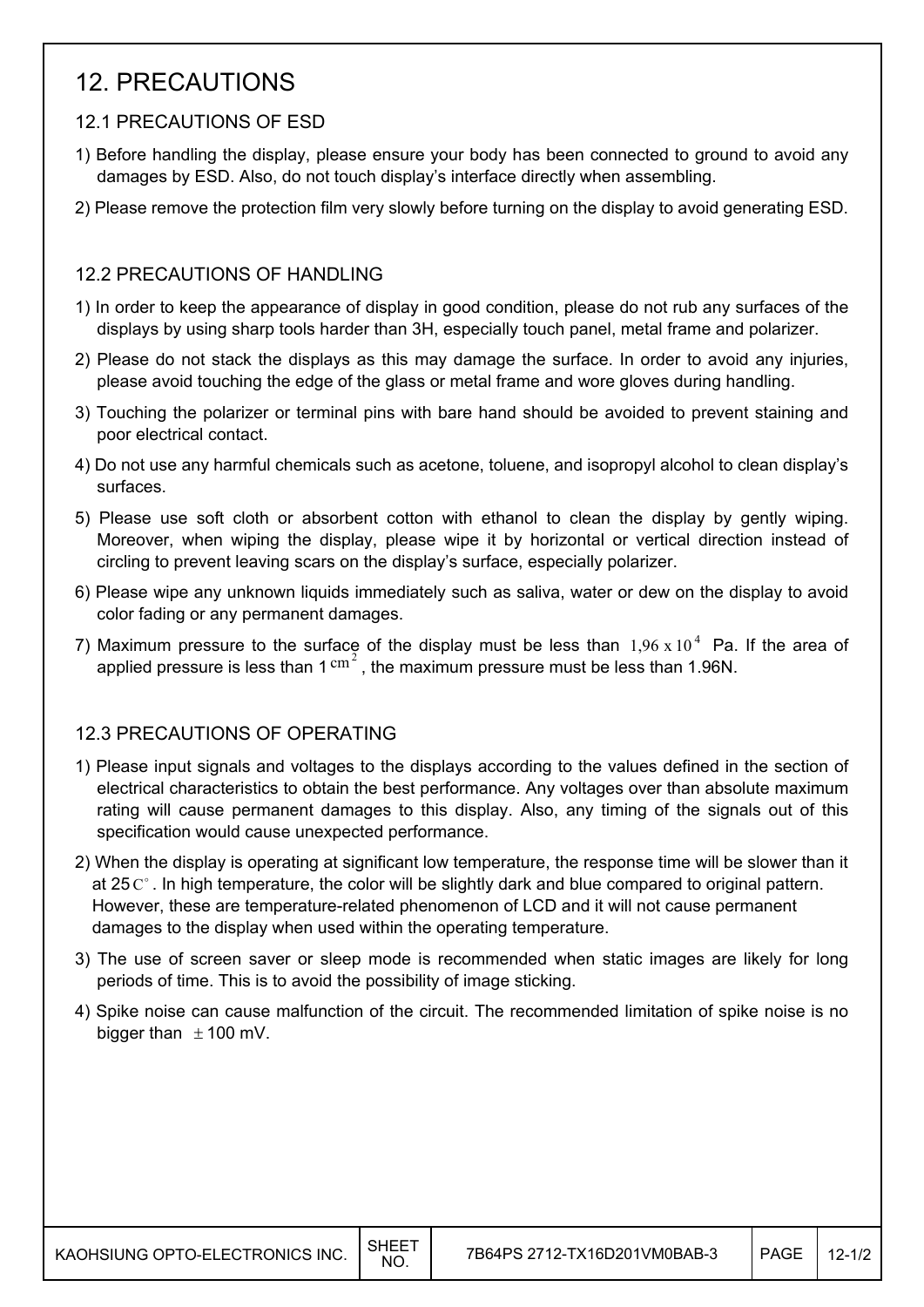### 12.4 PRECAUTIONS OF STORAGE

If the displays are going to be stored for years, please be aware the following notices.

- 1) Please store the displays in a dark room to avoid any damages from sunlight and other sources of UV light.
- 2) The recommended long term storage temperature is between 10  $C^{\circ}$  ~35  $C^{\circ}$  and 55%~75% humidity to avoid causing bubbles between polarizer and LCD glasses, and polarizer peeling from LCD glasses.
- 3) It would be better to keep the displays in the container, which is shipped from KOE, and do not unpack it.
- 4) Please do not stick any labels on the display surface for a long time, especially on the polarizer.